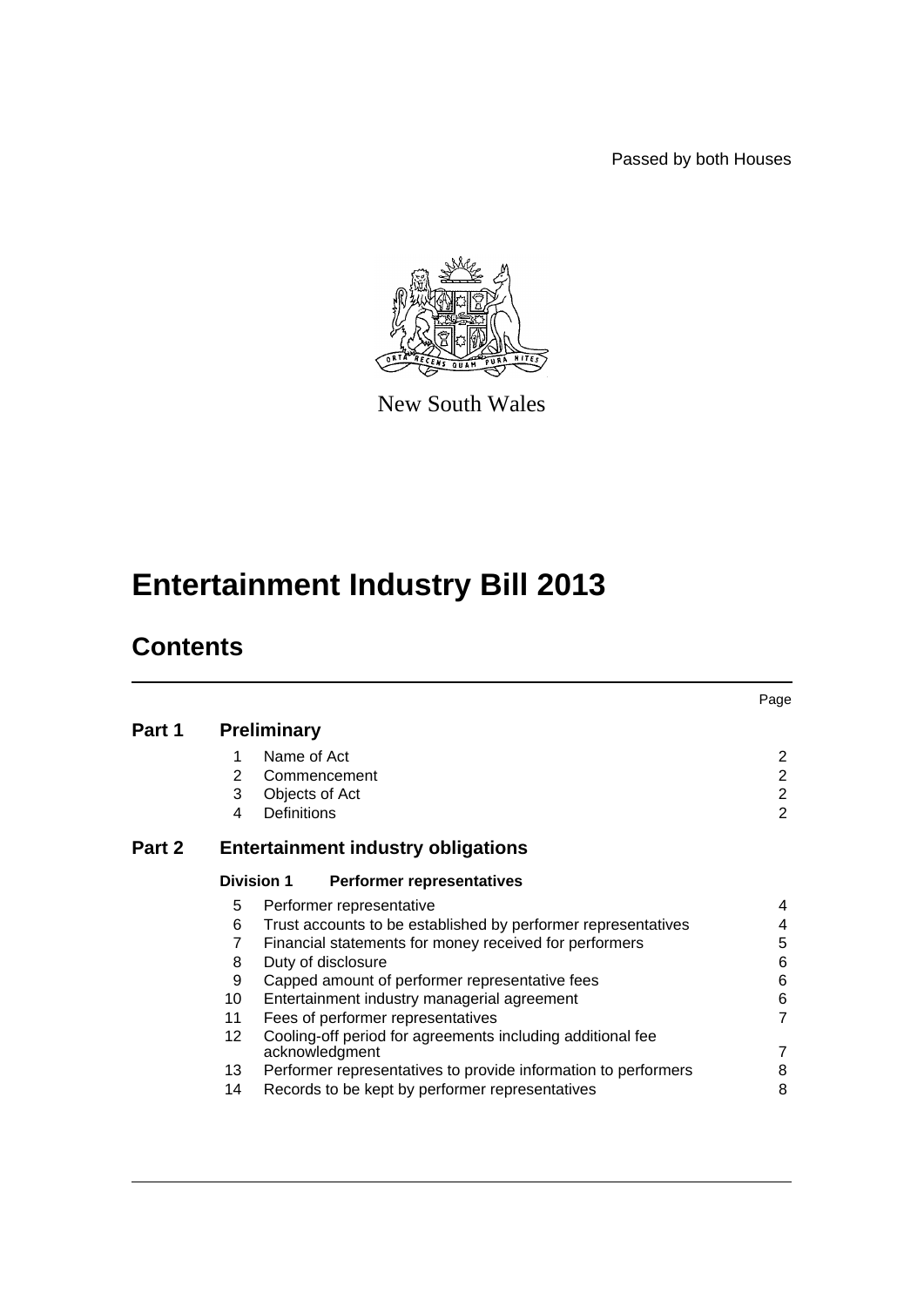|        |                                                 | <b>Division 2</b>                                                         | Venue representatives                                                                 |          |  |  |  |  |  |
|--------|-------------------------------------------------|---------------------------------------------------------------------------|---------------------------------------------------------------------------------------|----------|--|--|--|--|--|
|        | 15                                              |                                                                           | Venue representative                                                                  | 8        |  |  |  |  |  |
|        | 16                                              |                                                                           | Venue representative to disburse funds<br>Records to be kept by venue representatives | 9        |  |  |  |  |  |
|        | 17                                              | 9                                                                         |                                                                                       |          |  |  |  |  |  |
|        |                                                 | <b>Division 3</b>                                                         | <b>Entertainment industry hirers</b>                                                  |          |  |  |  |  |  |
|        | 18                                              |                                                                           | Time for making of payment by entertainment industry hirers                           | 9        |  |  |  |  |  |
|        | 19                                              |                                                                           | Records to be kept by entertainment industry hirers                                   | 9        |  |  |  |  |  |
|        |                                                 | Division 4                                                                | Disputes arising between performer and<br>entertainment industry representatives      |          |  |  |  |  |  |
|        | 20                                              |                                                                           | Disputes may be resolved by Industrial Relations Commission                           | 10       |  |  |  |  |  |
| Part 3 | <b>Enforcement</b>                              |                                                                           |                                                                                       |          |  |  |  |  |  |
|        |                                                 | <b>Division 1</b>                                                         | <b>Undertakings</b>                                                                   |          |  |  |  |  |  |
|        | 21                                              |                                                                           | Secretary may accept undertakings                                                     | 11       |  |  |  |  |  |
|        | 22                                              |                                                                           | Enforcement of undertakings                                                           | 11       |  |  |  |  |  |
|        |                                                 | <b>Division 2</b>                                                         | <b>Entertainment industry prohibition orders</b>                                      |          |  |  |  |  |  |
|        | 23                                              | Definition                                                                |                                                                                       | 11       |  |  |  |  |  |
|        | 24                                              | Secretary may require person to show cause                                |                                                                                       | 11       |  |  |  |  |  |
|        | 25                                              |                                                                           | Entertainment industry prohibition orders                                             | 12       |  |  |  |  |  |
|        | <b>Division 3</b><br><b>Authorised officers</b> |                                                                           |                                                                                       |          |  |  |  |  |  |
|        | 26                                              | Definition                                                                |                                                                                       | 13       |  |  |  |  |  |
|        | 27                                              |                                                                           | Authorised officer's powers                                                           | 13       |  |  |  |  |  |
|        | 28                                              |                                                                           | Search warrants                                                                       | 14       |  |  |  |  |  |
|        | 29                                              |                                                                           | Offence to obstruct etc authorised officer                                            | 14       |  |  |  |  |  |
| Part 4 | Disclosure of information about contraventions  |                                                                           |                                                                                       |          |  |  |  |  |  |
|        | 30                                              |                                                                           | Secretary may keep register                                                           | 15       |  |  |  |  |  |
|        | 31                                              |                                                                           | Publication of information on register                                                | 15<br>16 |  |  |  |  |  |
|        | 32                                              | Correction of register                                                    |                                                                                       |          |  |  |  |  |  |
|        | 33                                              |                                                                           | Removal of information from register                                                  | 16       |  |  |  |  |  |
| Part 5 | <b>General</b>                                  |                                                                           |                                                                                       |          |  |  |  |  |  |
|        | 34                                              |                                                                           | Disclosure of relevant information                                                    | 17       |  |  |  |  |  |
|        | 35                                              |                                                                           | Penalty notices                                                                       | 17       |  |  |  |  |  |
|        | 36                                              | Delegation                                                                |                                                                                       | 18       |  |  |  |  |  |
|        | 37                                              |                                                                           | Personal liability                                                                    | 18       |  |  |  |  |  |
|        | 38                                              |                                                                           | Liability of directors and managers of corporations                                   | 18       |  |  |  |  |  |
|        | 39                                              |                                                                           | Contracting out void                                                                  | 18<br>18 |  |  |  |  |  |
|        |                                                 | 40<br>Service of documents<br>41<br>Service of documents on the Secretary |                                                                                       |          |  |  |  |  |  |
|        | 42<br>Proceedings for offences                  |                                                                           |                                                                                       |          |  |  |  |  |  |
|        | 43                                              |                                                                           | Civil penalty for breaches                                                            | 19<br>19 |  |  |  |  |  |
|        | 44                                              |                                                                           | Double jeopardy                                                                       | 20       |  |  |  |  |  |
|        | 45                                              | Regulations                                                               |                                                                                       | 20       |  |  |  |  |  |
|        | 46                                              | Review of Act                                                             |                                                                                       |          |  |  |  |  |  |

Page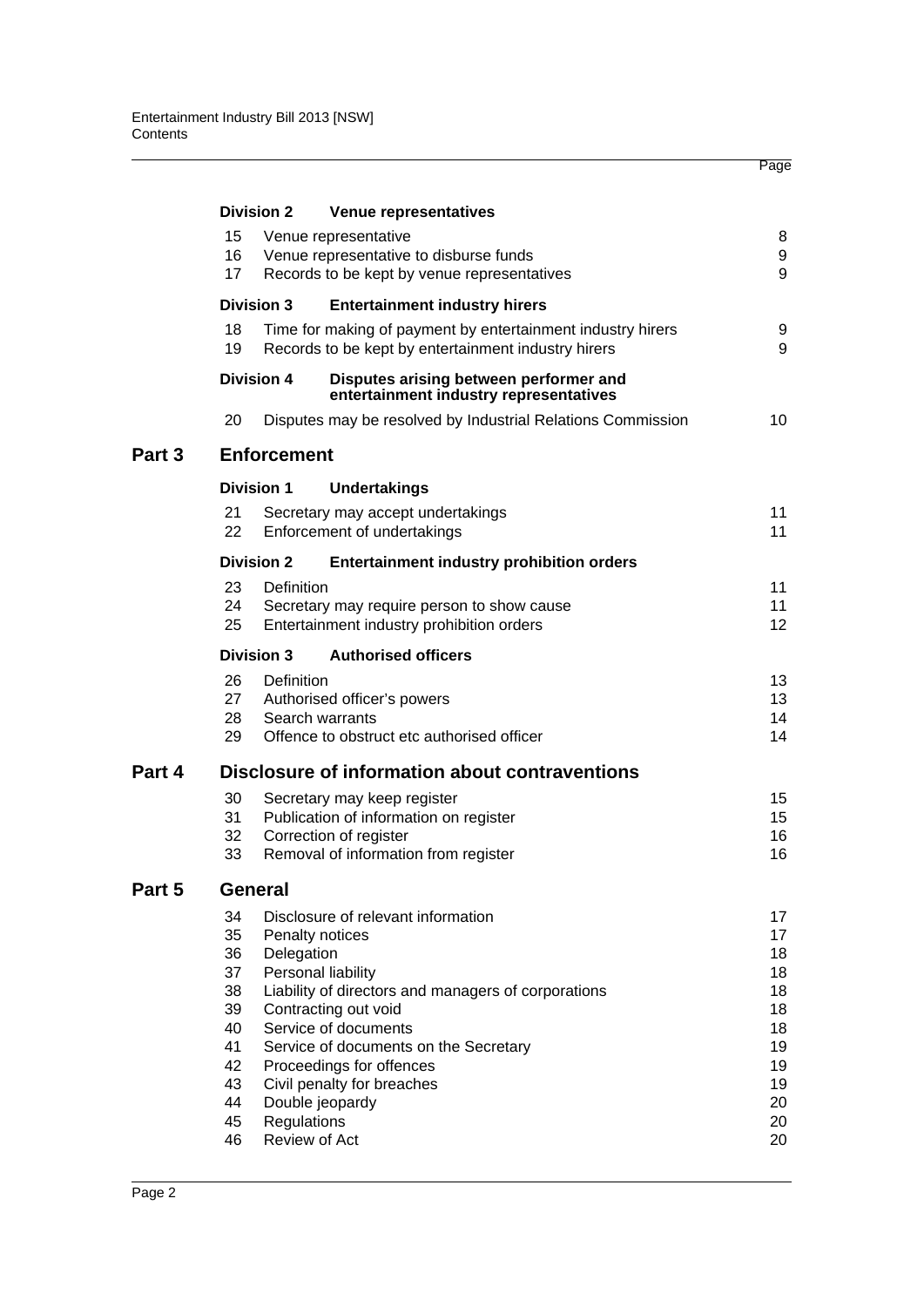|                                                             |                                                                                                 | Page           |
|-------------------------------------------------------------|-------------------------------------------------------------------------------------------------|----------------|
| 47                                                          | Repeal of Act and regulation                                                                    | 21             |
| <b>Schedule 1</b><br><b>Schedule 2</b><br><b>Schedule 3</b> | Code of conduct<br>Savings, transitional and other provisions<br><b>Amendment of other Acts</b> | 22<br>24<br>26 |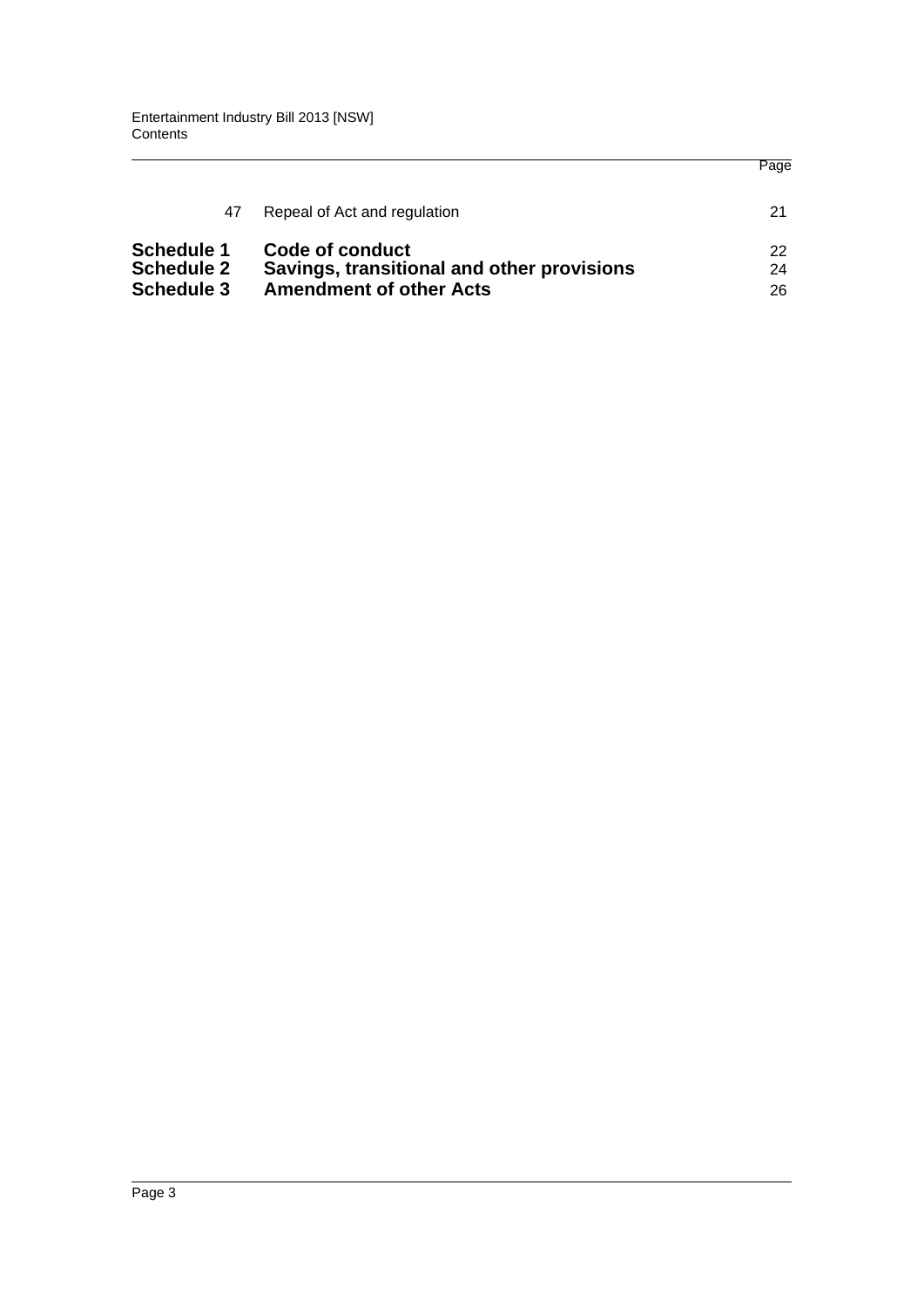*I certify that this public bill, which originated in the Legislative Assembly, has finally passed the Legislative Council and the Legislative Assembly of New South Wales.*

> *Clerk of the Legislative Assembly. Legislative Assembly, Sydney, , 2013*



New South Wales

# **Entertainment Industry Bill 2013**

Act No , 2013

An Act to provide for the regulation of the entertainment industry; and for other purposes.

*I have examined this bill and find it to correspond in all respects with the bill as finally passed by both Houses.*

*Assistant Speaker of the Legislative Assembly.*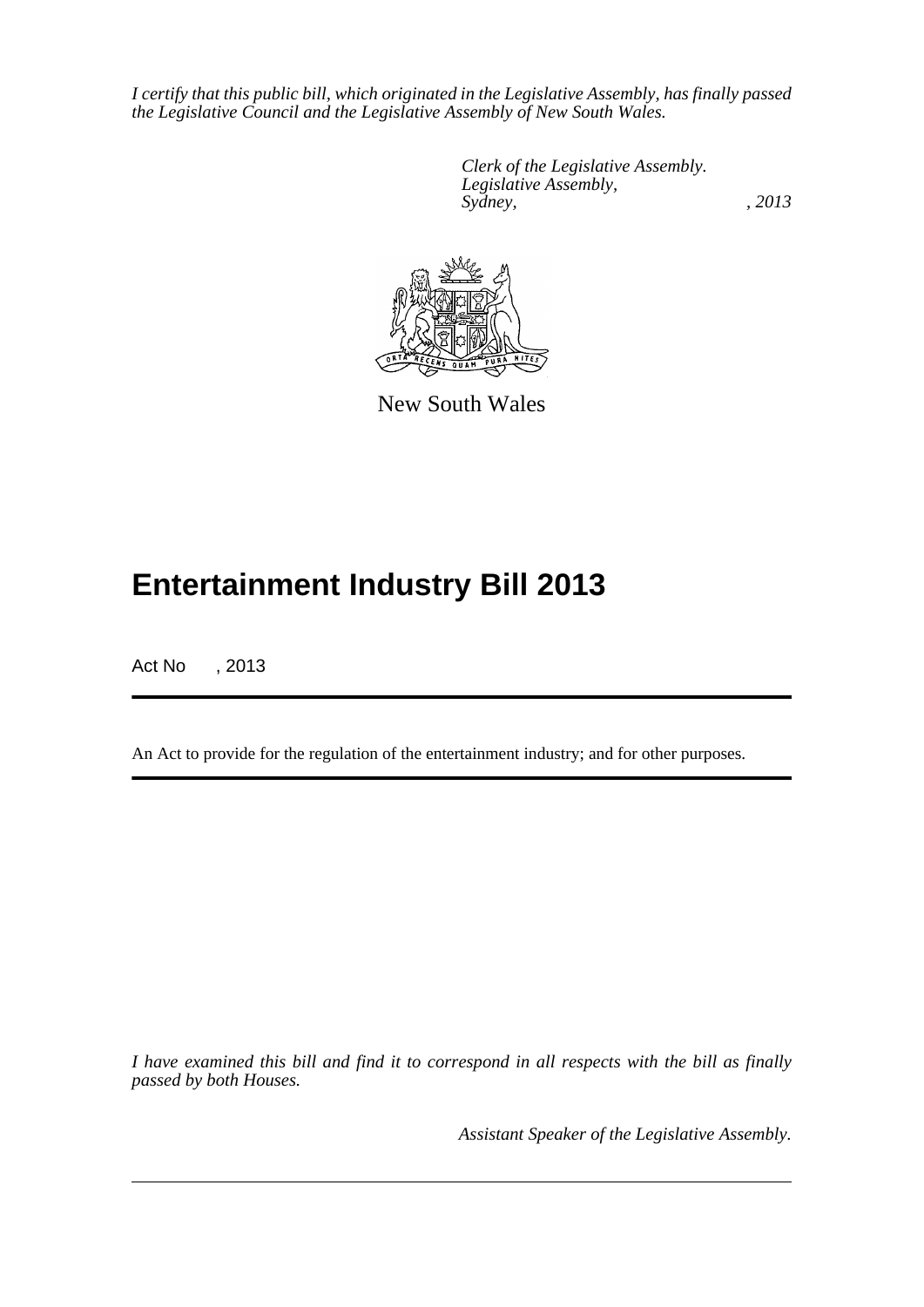#### **The Legislature of New South Wales enacts:**

# <span id="page-4-1"></span><span id="page-4-0"></span>**Part 1 Preliminary**

### **1 Name of Act**

This Act is the *Entertainment Industry Act 2013*.

## <span id="page-4-2"></span>**2 Commencement**

This Act commences on a day or days to be appointed by proclamation.

### <span id="page-4-3"></span>**3 Objects of Act**

The objects of this Act are:

- (a) to provide effective, fair and consistent regulation of the entertainment industry, and
- (b) to provide protections for performers.

### <span id="page-4-4"></span>**4 Definitions**

(1) In this Act:

*authorised officer*—see section 26.

*business day* means a day that is not a Saturday, a Sunday or a public holiday throughout New South Wales.

*capped amount*—see section 9.

*civil penalty order* means an order under section 43.

*code of conduct* means the code of conduct for performer representatives set out in Schedule 1.

*director* of a corporation means a person who is a director of a corporation within the meaning of the *Corporations Act 2001* of the Commonwealth.

*entertainment industry agreement* means an agreement between a performer and a performer representative for the performer representative to provide one or more of the services referred to in section 5.

*entertainment industry hirer* means a person who engages or contracts any performer for the purpose of a performance.

*entertainment industry managerial agreement*—see section 10.

*entertainment industry prohibition order*—see section 25 (2).

*entertainment industry representative* means a performer representative or a venue representative.

*function* includes a power, authority or duty and *exercise* a function includes perform a duty.

*industrial court* means an industrial court within the meaning of Part 1 of Chapter 7 of the *Industrial Relations Act 1996*.

*performance* means:

- (a) a performance that is given in any place or by the use of any medium for the transmission of sound or images, or both, or
- (b) a performance that is recorded for the purpose of using the recording in any place or for the transmission of sound or images, or both,

and one of the purposes of which is the financial benefit of an entertainment industry hirer or performer, or both.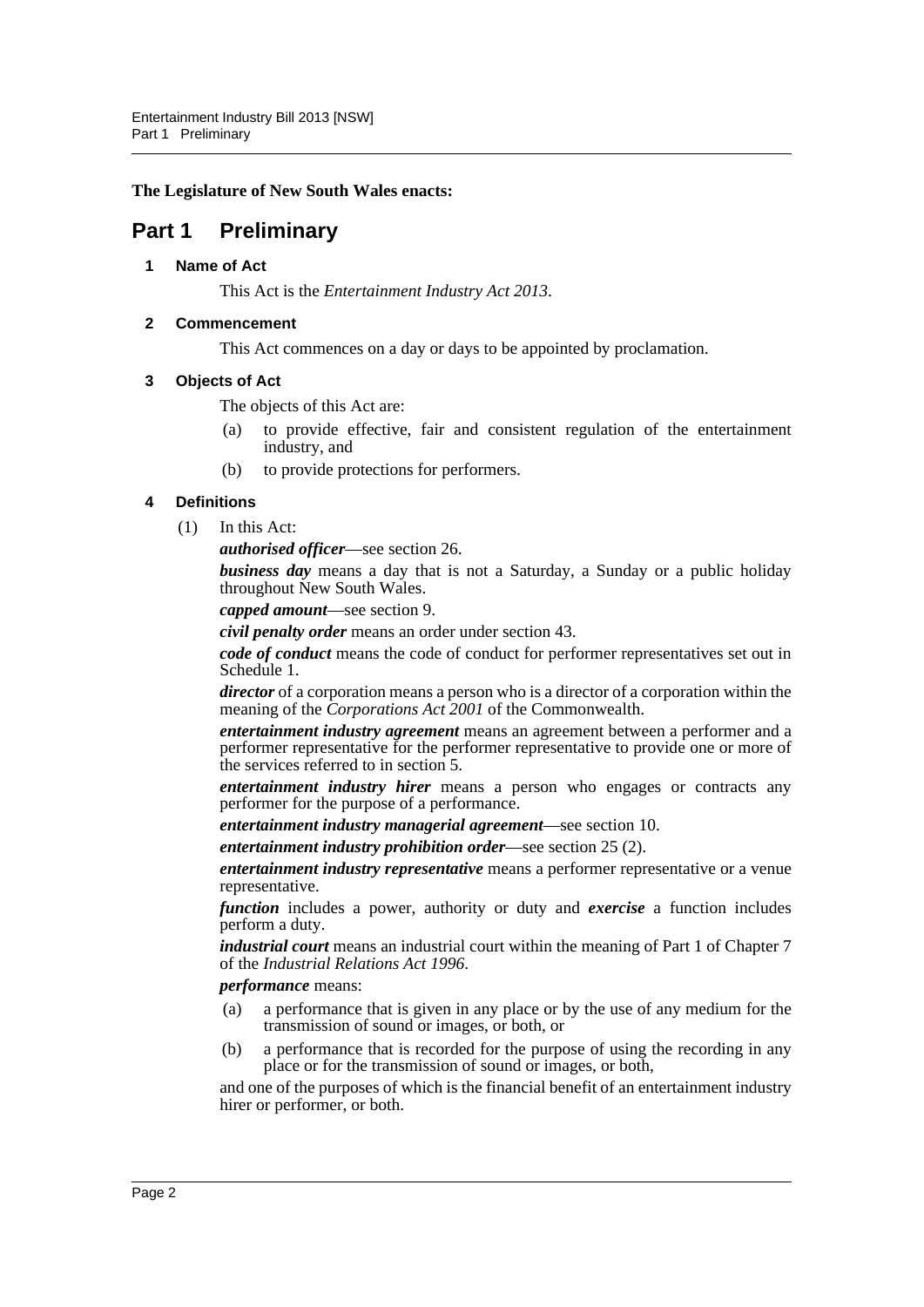*performer* means any actor, singer, dancer, acrobat, model, musician or other performer of any kind who enters an entertainment industry agreement with a performer representative.

*performer representative*—see section 5.

*Secretary* means the Secretary of the Treasury.

*show cause notice* means a notice served by the Secretary under section 24.

*unlawful conduct* means conduct by a performer representative that constitutes:

- (a) a breach of the code of conduct, or
- (b) a breach of a term of an undertaking given by the performer representative under section 21, or
- (c) a contravention of a provision of this Act or the regulations, whether or not any proceedings have been brought in respect of the contravention.

*venue representative*—see section 15.

- (2) In this Act, a reference to an *award* or *industrial agreement* is a reference to an award or industrial agreement relating to the employment of performers in the entertainment industry.
- (3) Notes included in this Act do not form part of this Act.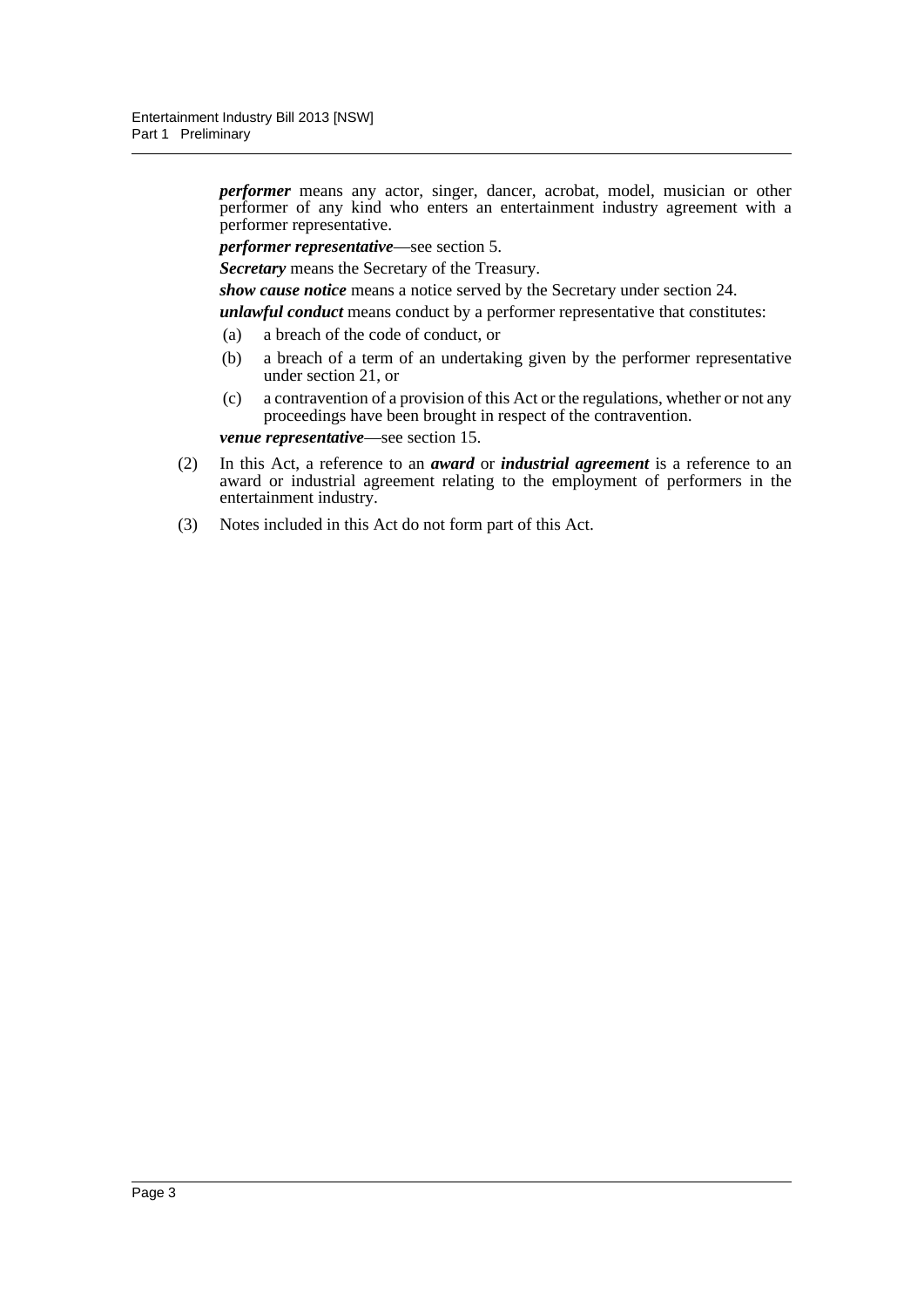# <span id="page-6-0"></span>**Part 2 Entertainment industry obligations**

# <span id="page-6-2"></span><span id="page-6-1"></span>**Division 1 Performer representatives**

### **5 Performer representative**

In this Act, a *performer representative* means a person who, for financial benefit, provides or agrees to provide one or more of the following services to a performer (whether or not the agreement also provides for other services to be provided):

- (a) seeking or finding work opportunities for the performer,
- (b) negotiating terms of an agreement for, and the conditions of, a performance,
- (c) finalising arrangements relating to the payment of the performer,
- (d) negotiating arrangements relating to the attendance of the performer at a performance,
- (e) administering the agreement between the performer and an entertainment industry hirer,
- (f) making arrangements for publicity attendances and related publicity responsibilities of the performer,

but does not include a person who does so solely as an employee of any such representative.

#### <span id="page-6-3"></span>**6 Trust accounts to be established by performer representatives**

- (1) A performer representative who receives money on behalf of a performer, from any person, must:
	- (a) hold the money exclusively for the performer, and
	- (b) ensure that the requirements of this Act and the regulations under this Act are complied with in relation to the money.
- (2) Money received on behalf of a performer by a performer representative that is not paid to the performer immediately (or within such period as may be prescribed by the regulations) must:
	- (a) be paid to the credit of a general trust account at an authorised deposit-taking institution in New South Wales and be held in accordance with the regulations, and
	- (b) be disbursed as directed by the performer within 14 days after the performer representative receives the money.

**Note.** Section 43 provides that the industrial court or Local Court may order a person to pay a pecuniary penalty not exceeding \$10,000 for a contravention of paragraph (b).

- (3) A trust account under this section must be kept exclusively for the purpose of money received on behalf of a performer.
- (4) A performer representative must keep accounting records in respect of money received on behalf of a performer.
- (5) The accounting records must:
	- (a) disclose at all times the true position concerning the money received, and
	- (b) be kept at the principal place of business of the performer representative, and
	- (c) be otherwise kept in accordance with the regulations.
- (6) The regulations may make provision for or with respect to the administration of trust accounts under this section, in particular:
	- (a) the establishment of trust accounts, and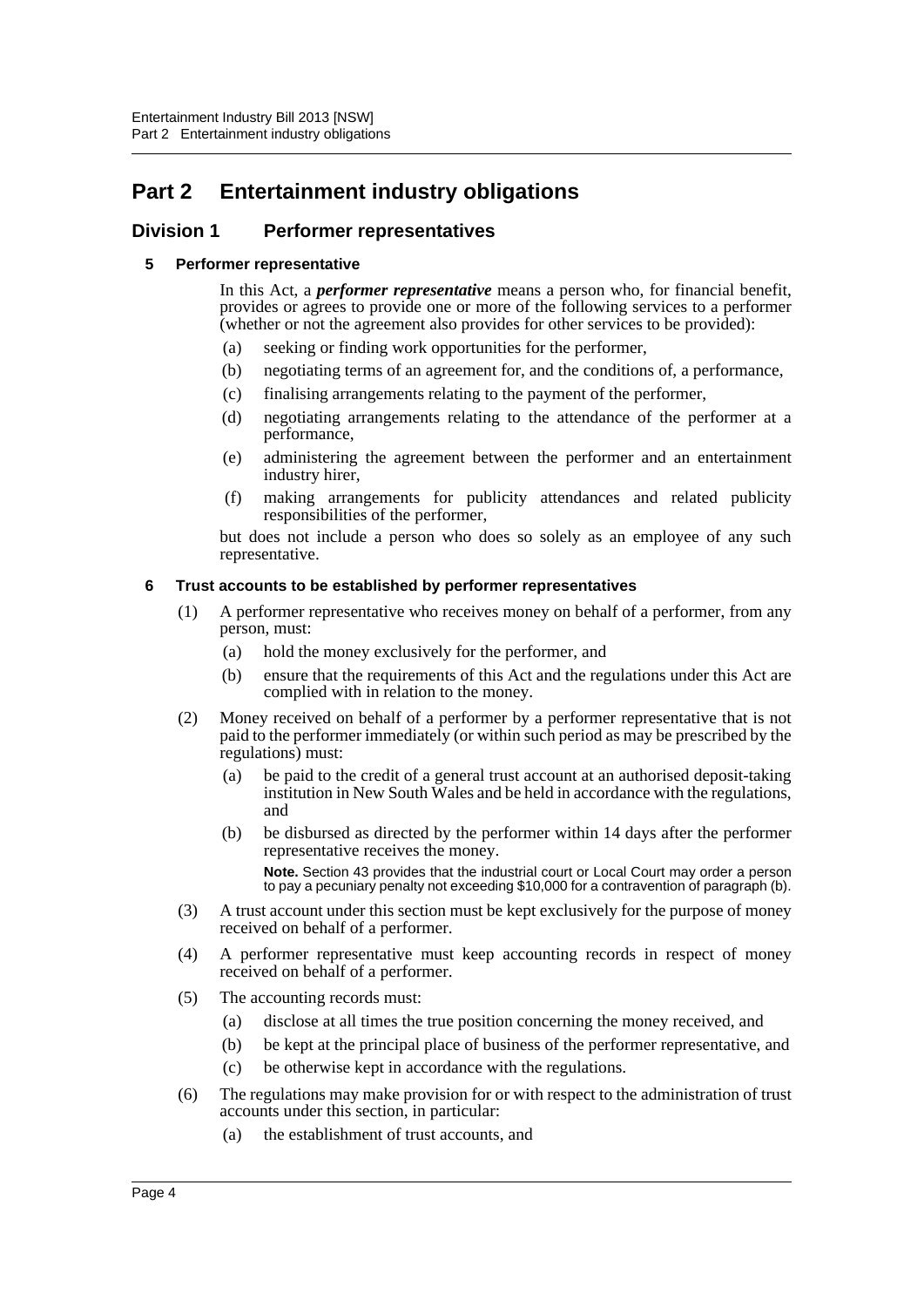- (b) the keeping of documents and records by performer representatives.
- (7) A person who, without reasonable excuse, contravenes a provision of this section (other than subsection  $(2)$  (b)) or the regulations under this section is guilty of an offence.

Maximum penalty: 75 penalty units.

#### <span id="page-7-0"></span>**7 Financial statements for money received for performers**

- (1) An entertainment industry representative who receives money on behalf of a performer must, as soon as practicable after receiving the money, give a financial statement to the following persons:
	- (a) the performer,
	- (b) any other entertainment industry representative who has represented the performer, or carried out activities on behalf of the performer, in connection with the performance for which the money has been received,
	- (c) the entertainment industry hirer (or other person) by whom or on whose behalf the money has been paid.
- (2) A financial statement required to be given to another entertainment industry representative must include:
	- (a) a statement of the amount of money received on behalf of the performer by the representative giving the statement, and
	- (b) a statement of the amount of money paid to the performer for the performance.
- (3) A financial statement required to be given to a performer must include:
	- (a) a statement of the amount of money received on behalf of the performer by the representative giving the statement, and
	- (b) a statement of the amount of money paid to the performer for each performance, including the following particulars:
		- (i) the method of payment,
		- (ii) any deduction from the money received by the representative that has been made for the representative's fee or other remuneration,
		- (iii) any deduction from the money received by the representative that has been made for expenses incurred by the performer in connection with the performance (such as for travel expenses and equipment hire) and paid for by the representative, and
	- (c) the date and details of any performance to which the statement relates, and
	- (d) any business name under which the representative carries on business as a representative, and
	- (e) if the representative is a corporation under the *Corporations Act 2001* of the Commonwealth, the corporation's ACN within the meaning of that Act, and
	- (f) if the representative has an ABN for his or her business as a representative, the ABN.
- (4) A person must not, without reasonable excuse, fail to provide a financial statement required by this section. **Note.** Section 43 provides that the industrial court or Local Court may order a person to pay a pecuniary penalty not exceeding \$10,000 for a contravention of this subsection.
- (5) In this section, *ABN* means an Australian Business Number registered under the *A New Tax System (Australian Business Number) Act 1999* of the Commonwealth.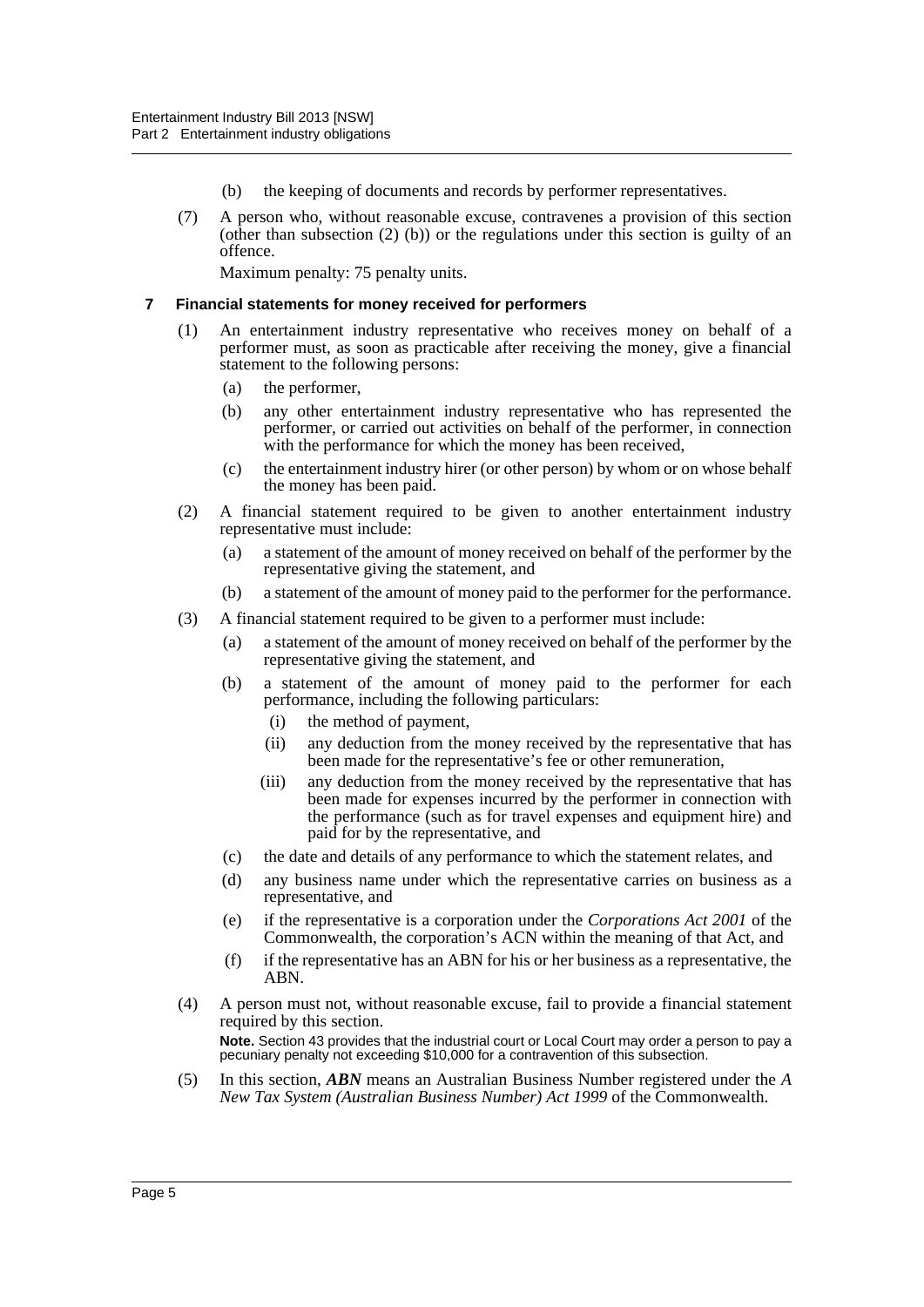#### <span id="page-8-0"></span>**8 Duty of disclosure**

- (1) A performer representative who is both a performer representative and venue representative in respect of a performance is, by instrument in writing, to give notice of that fact to both the performer and the entertainment industry hirer.
- (2) A person must not, without reasonable excuse, fail to give notice under this section. Maximum penalty: 40 penalty units.

#### <span id="page-8-1"></span>**9 Capped amount of performer representative fees**

- (1) The *capped amount* for the fees and other remuneration of a performer representative is:
	- (a) the percentage, prescribed by the regulations, of the total amount payable to the performer for any performances in respect of which the performer representative provided services under an entertainment industry agreement, or
	- (b) if there are no performances in respect of which the performer representative provided a service under an entertainment industry agreement, the amount determined in accordance with the regulations.
- (2) The regulations may make provision for or with respect to the fees and other remuneration referred to in this section and, in particular:
	- (a) may prescribe different percentages of fees or other remuneration in respect of different kinds of performances or services provided by performer representatives, or other matters, and
	- (b) may prescribe the amounts (being amounts payable to performers) that are to be excluded when calculating such fees or other remuneration, and
	- (c) may prescribe the manner in which the capped amount for fees or other remuneration is to be determined under an entertainment industry agreement when there are no performances in respect of which the performer representative provides a service.

#### <span id="page-8-2"></span>**10 Entertainment industry managerial agreement**

- (1) An *entertainment industry managerial agreement* is an entertainment industry agreement:
	- (a) that is in writing, and
	- (b) under which the performer representative agrees to provide services in relation to the management of the reputation, career or career development of the performer that are in addition to the services referred to in section 5, and
	- (c) that fixes the fees payable by the performer in respect of the services specified in the agreement, and
	- (d) that includes an additional fee acknowledgement.
- (2) An *additional fee acknowledgement* means an acknowledgement by the performer that:
	- (a) the performer understands that the written agreement will allow the performer representative to demand or receive fees or other remuneration that exceeds the capped amount, and
	- (b) the performer understands that a cooling-off period applies in respect of the agreement, and
	- (c) the performer representative has provided the performer with the information required to be provided under section 13.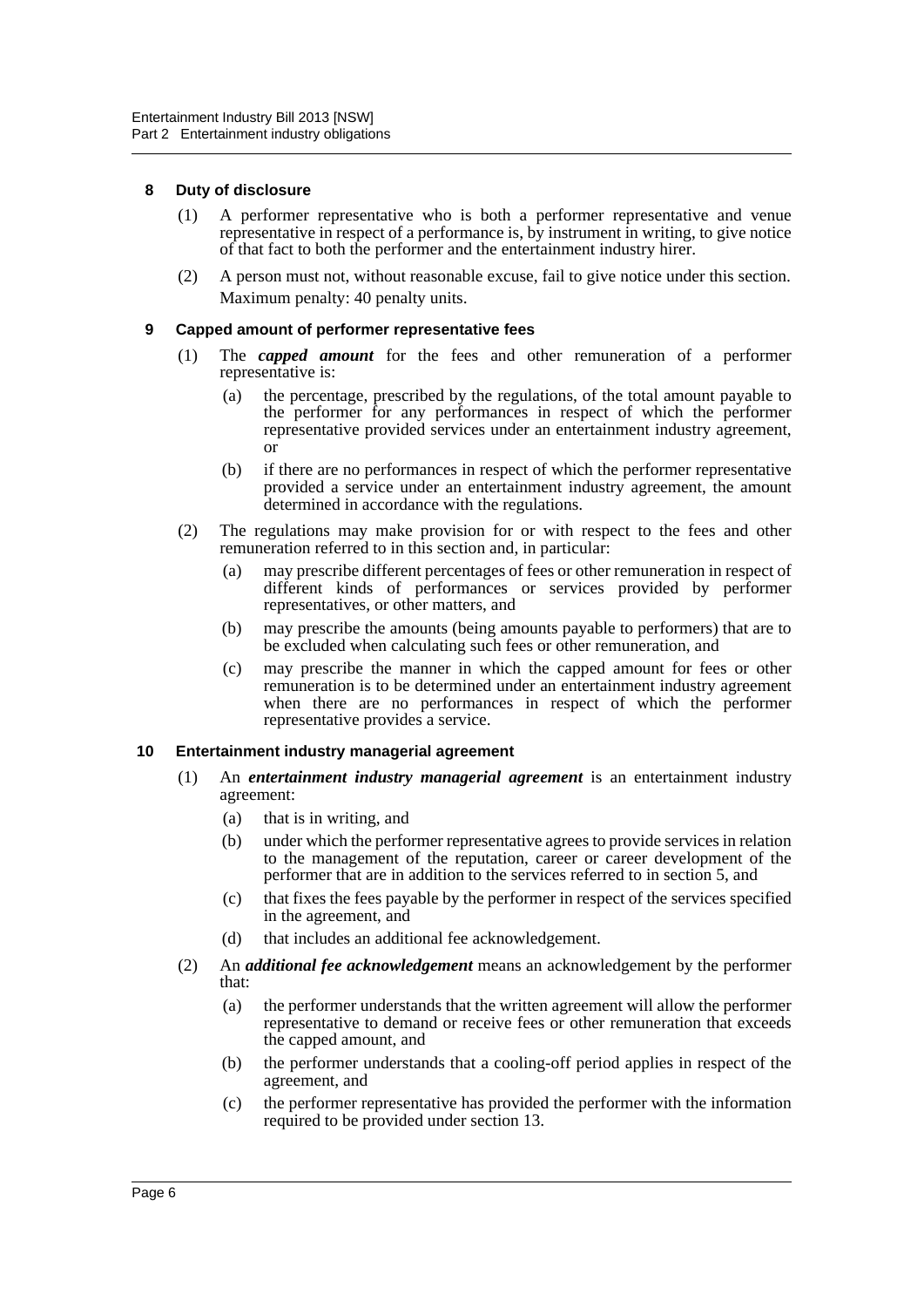#### <span id="page-9-0"></span>**11 Fees of performer representatives**

(1) A performer representative must not demand or receive a fee or other remuneration from a performer under an entertainment industry agreement that exceeds the capped amount, unless the agreement is an entertainment industry managerial agreement and the additional services under the agreement are provided.

Maximum penalty: 100 penalty units.

- (2) A performer representative must not demand or receive fees or other remuneration from a performer for:
	- (a) the performer joining or auditioning to join or enter into a contract with the performer representative, or
	- (b) the retention or on-going representation of the performer by the performer representative.

Maximum penalty: 100 penalty units.

(3) A performer representative must not demand or receive a fee or other remuneration from a performer under an entertainment industry agreement for any performance in respect of which the performer representative is also the venue representative (unless the agreement is an entertainment industry managerial agreement and the additional services under the agreement are provided).

Maximum penalty: 100 penalty units.

#### <span id="page-9-1"></span>**12 Cooling-off period for agreements including additional fee acknowledgment**

- (1) There is to be a cooling-off period for every entertainment industry managerial agreement.
- (2) The cooling-off period ends at 5pm on the third business day after the day on which the entertainment industry managerial agreement was entered into.
- (3) A performer may terminate an entertainment industry managerial agreement before the end of the cooling-off period, by notice in writing to the performer representative (a *notice of termination*).
- (4) If a performer gives a performer representative a notice of termination before the end of the cooling-off period:
	- (a) the entertainment industry managerial agreement is taken to be terminated at the time the notice is given (subject to this section), and
	- (b) the performer representative is entitled to payment, in respect of any services provided in accordance with the agreement before its termination, of fees or other remuneration not exceeding the capped amount.
- (5) If at the time of the termination of the agreement the performer is not engaged for a performance, the performer representative is entitled to payment by the performer of the reasonable costs incurred by the representative in providing services to the performer in accordance with the agreement before the notice of termination was given.
- (6) If the entertainment industry managerial agreement so provides, the agreement remains in force after the notice of termination is given to the extent that it requires:
	- (a) the performer to pay any fee or other remuneration that does not exceed the capped amount, and
	- (b) the performer representative to provide one or more services specified in the agreement as being services that the representative will provide if notice of termination is given.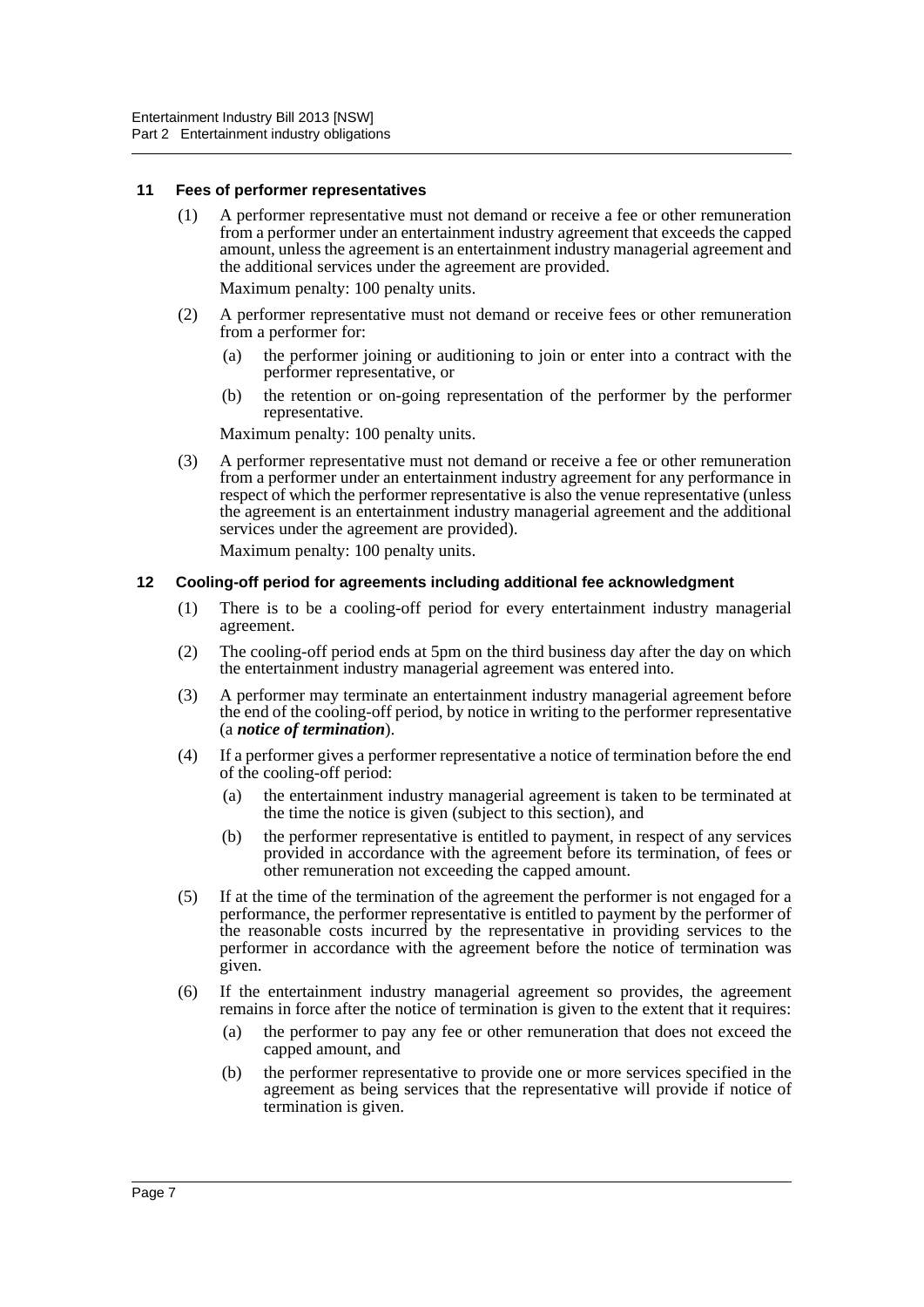- (7) A performer may waive the cooling-off period provided by this section, at the time of entering into an agreement, by notice in writing to the performer representative.
- (8) Notice of termination and notice of the waiver of the cooling-off period must be in the form approved by the Secretary.

#### <span id="page-10-0"></span>**13 Performer representatives to provide information to performers**

- (1) A performer representative must, before entering into an entertainment industry agreement with a performer or prospective performer, provide the performer with the information or documents, if any, prescribed by the regulations relating to this Act or the regulations under this Act or to the entertainment industry generally.
- (2) Without limiting subsection (1), the prescribed information or documents may relate to:
	- (a) the cooling-off period referred to in section 12 (including the waiver of the cooling-off period), and
	- (b) the effect of entering into an entertainment industry managerial agreement.
- (3) A performer representative must, before entering into an agreement with a performer who is a child, provide the parents of the child with the information, if any, required by the regulations relating to the conditions of employment of minors under the *Children and Young Persons (Care and Protection) Act 1998* or any other Act or law.
- (4) A performer representative must not, without reasonable excuse, fail to comply with a requirement imposed under this section. **Note.** Section 43 provides that the industrial court or Local Court may order a person to pay a pecuniary penalty not exceeding \$10,000 for a contravention of this subsection.

#### <span id="page-10-1"></span>**14 Records to be kept by performer representatives**

- (1) A performer representative must keep the following records at the representative's principal place of business for at least 5 years after the records are made:
	- (a) each accounting record the representative is required to keep under section 6 (4) in respect of money received on behalf of a performer,
	- (b) a copy of each financial statement provided by the representative under section 7,
	- (c) a copy of each written agreement the representative has entered into with a performer or with another person on behalf of the performer.
- (2) A performer representative who holds any record referred to in subsection (1) (b) or (c) in relation to a performer must, after receiving a request by or on behalf of the performer for a copy of the record:
	- (a) make the copy available for collection at the representative's principal place of business if requested to do so within 3 days or such other time as may be agreed, or
	- (b) send the copy (whether by post or otherwise) to the performer within 14 days.
- (3) A person who, without reasonable excuse, contravenes this section is guilty of an offence.

Maximum penalty: 20 penalty units.

# <span id="page-10-2"></span>**Division 2 Venue representatives**

#### <span id="page-10-3"></span>**15 Venue representative**

In this Act, a *venue representative* means a person who, for financial benefit, acts on behalf of an entertainment industry hirer to arrange a performance by a performer at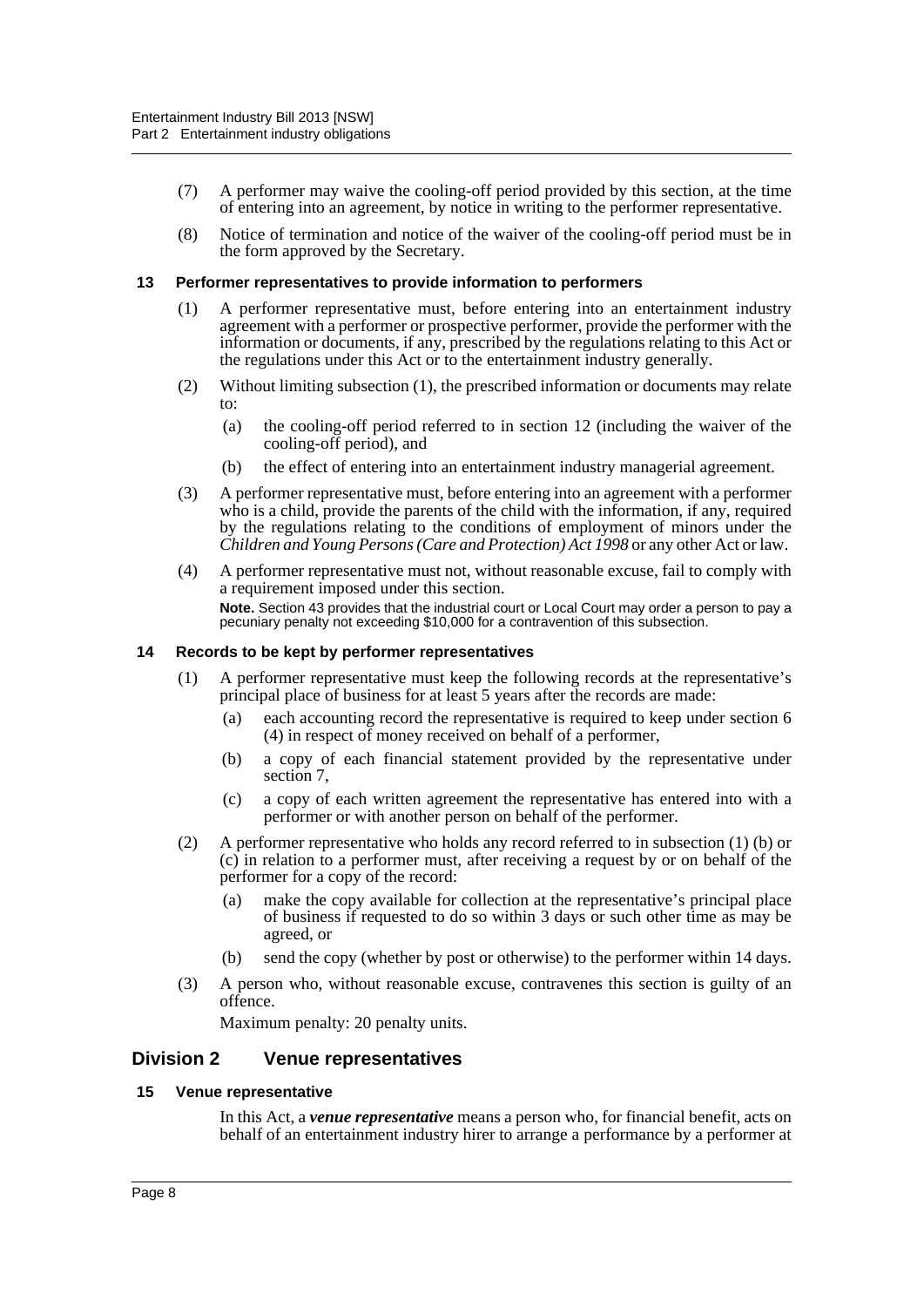a particular venue, but does not include an entertainment industry hirer or a person who arranges for a performance solely in the capacity of an employee of a venue representative.

#### <span id="page-11-0"></span>**16 Venue representative to disburse funds**

A venue representative must not, without reasonable excuse, fail to disburse any money received on behalf of a performer to the performer within 14 days of its receipt or otherwise in accordance with the directions of the performer. **Note.** Section 43 provides that the industrial court or Local Court may order a person to pay a pecuniary penalty not exceeding \$10,000 for a contravention of this section.

#### <span id="page-11-1"></span>**17 Records to be kept by venue representatives**

- (1) A venue representative must keep accounting records in respect of money that the representative pays to a performer representative for the services of a performer.
- (2) Without limiting subsection (1), the accounting records must disclose the basis on which the payments are made in addition to any other particulars of the payments.
- (3) The venue representative must keep each such accounting record at the representative's principal place of business for at least 5 years after the record is made.
- (4) A venue representative who holds any such record must, after receiving a request by or on behalf of a performer for a copy of the record:
	- (a) make the copy available for collection at the representative's principal place of business if requested to do so within 3 days or such other time as may be agreed, or
	- (b) send the copy (whether by post or otherwise) to the performer within 14 days.
- (5) A person who, without reasonable excuse, contravenes this section is guilty of an offence.

Maximum penalty: 20 penalty units.

# <span id="page-11-2"></span>**Division 3 Entertainment industry hirers**

#### <span id="page-11-3"></span>**18 Time for making of payment by entertainment industry hirers**

An entertainment industry hirer who is required to make a payment to a performer in relation to a performance must not, without reasonable excuse, fail to make the payment within:

- (a) 1 calendar month after the date of the performance, or
- (b) such other period as may be specified in an agreement between the performer and the hirer in writing.

**Note.** Section 43 provides that the industrial court or Local Court may order a person to pay a pecuniary penalty not exceeding \$10,000 for a contravention of this section.

#### <span id="page-11-4"></span>**19 Records to be kept by entertainment industry hirers**

- (1) An entertainment industry hirer who engages or contracts with a performer for a performance must keep accounting records in respect of any money paid to an entertainment industry representative for the services of the performer.
- (2) Without limiting subsection (1), the accounting records must disclose the basis on which the payments are made in addition to any other particulars of the payments.
- (3) An entertainment industry hirer who is required to keep records under this section must keep the record, at the hirer's principal place of business, for at least 5 years after it is made.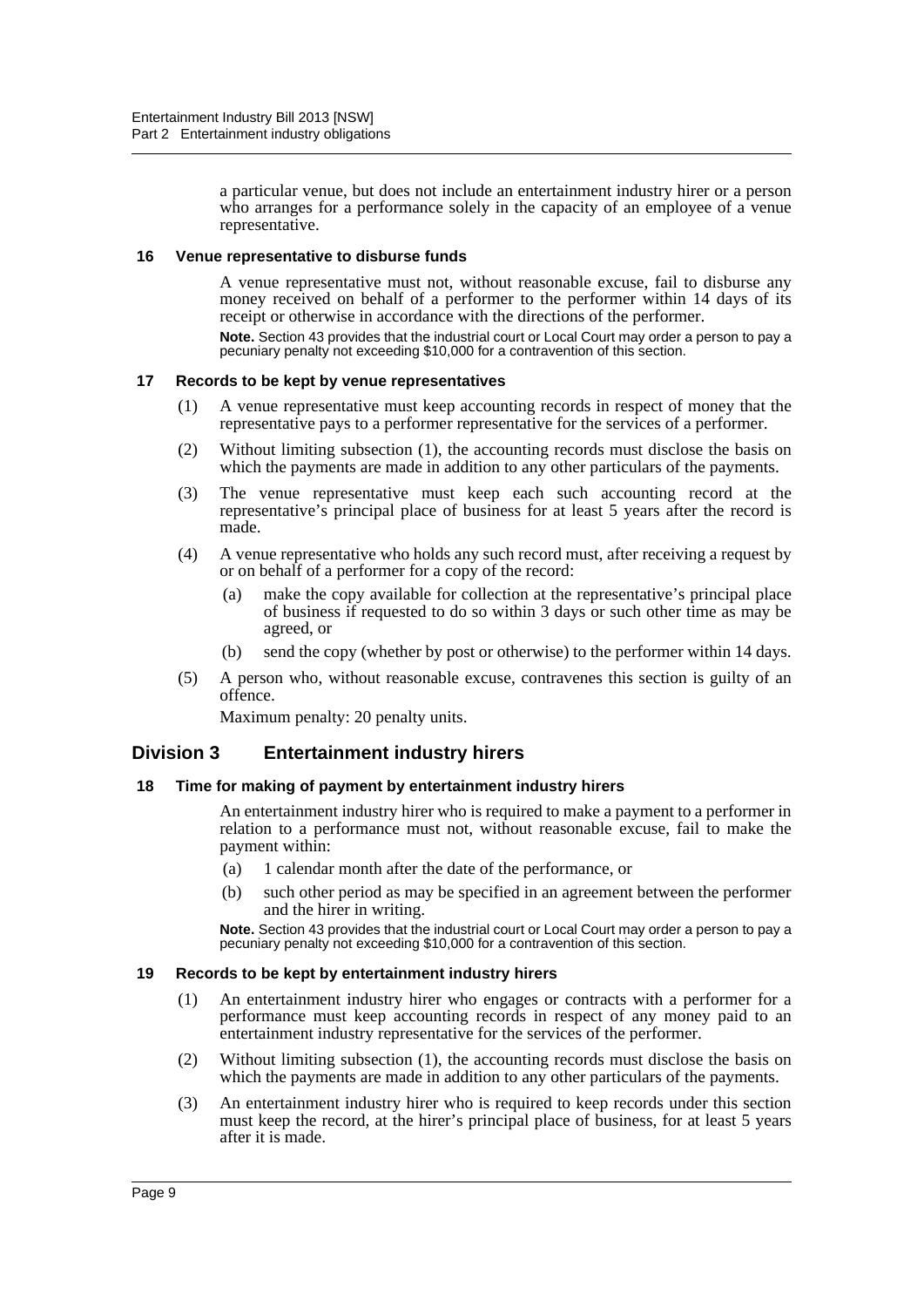(4) An entertainment industry hirer who, without reasonable excuse, contravenes this section is guilty of an offence. Maximum penalty: 20 penalty units.

### <span id="page-12-0"></span>**Division 4 Disputes arising between performer and entertainment industry representatives**

#### <span id="page-12-1"></span>**20 Disputes may be resolved by Industrial Relations Commission**

- (1) If a question, dispute or difficulty arises between a performer and an entertainment industry representative or entertainment industry hirer, the performer, or an industrial organisation acting on behalf of a performer, may apply to the Industrial Relations Commission to have the matter determined by conciliation and, if necessary, arbitration.
- (2) The Industrial Relations Commission may conduct such a dispute resolution process in such manner as the Commission considers appropriate.
- (3) The Industrial Relations Commission may make such orders in relation to such a question, dispute or difficulty as the Commission considers fair and reasonable in the circumstances.
- (4) A person who fails to comply with an order of the Industrial Relations Commission under this section is guilty of an offence. Maximum penalty: 50 penalty units or imprisonment for 6 months, or both.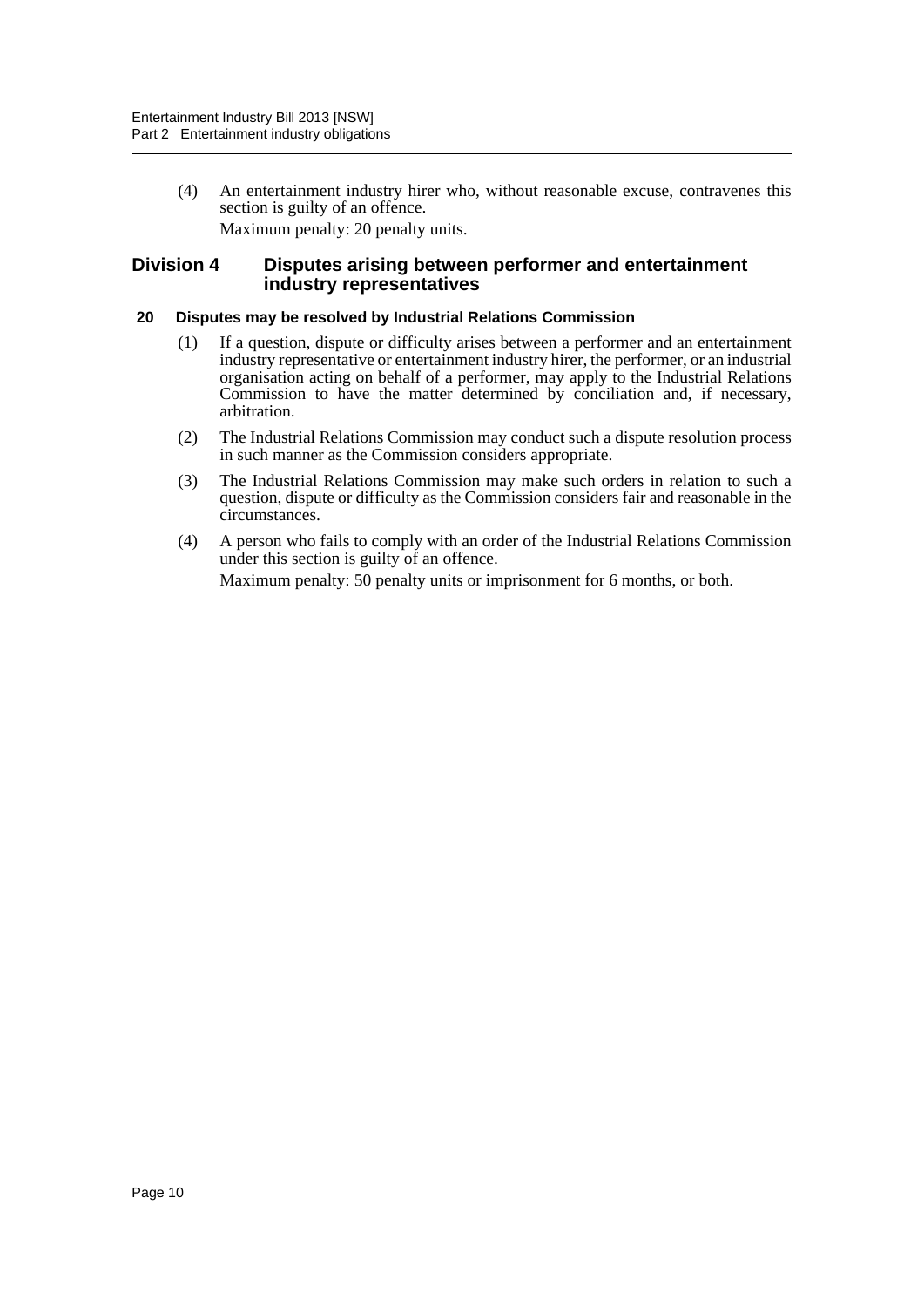# <span id="page-13-0"></span>**Part 3 Enforcement**

# <span id="page-13-1"></span>**Division 1 Undertakings**

## <span id="page-13-2"></span>**21 Secretary may accept undertakings**

- (1) The Secretary may accept (by written notice) a written undertaking given by an entertainment industry representative or entertainment industry hirer, relating to the carrying on of the business of the entertainment industry representative or hirer, if the Secretary reasonably believes that the entertainment industry representative or hirer has contravened:
	- (a) in the case of a performer representative:
		- (i) the code of conduct, or
		- (ii) section 6 (2) (b), 7 (4) or 13 (4), or
	- (b) in the case of a venue representative, section 16, or
	- (c) in the case of an entertainment industry hirer, section 18.
- (2) The representative or hirer may withdraw or vary the undertaking at any time but only with the Secretary's written consent.
- (3) The Secretary must not accept an undertaking given by an entertainment industry representative or entertainment industry hirer if proceedings for a civil penalty have been instituted in relation to the alleged contravention.

#### <span id="page-13-3"></span>**22 Enforcement of undertakings**

- (1) The Secretary may apply to an industrial court or the Local Court for an order under subsection (2) against a person if the Secretary considers that the person has breached an undertaking given under this Part.
- (2) An industrial court or the Local Court may make all or any of the following orders if it is satisfied that the person has breached an undertaking:
	- (a) an order directing the person to comply with the term of the undertaking concerned,
	- (b) an order directing the person to pay to the State an amount not exceeding the amount of any financial benefit that the person has obtained directly or indirectly and that is reasonably attributable to the breach,
	- (c) any order that the Court thinks appropriate directing the person to compensate any other person who has suffered loss or damage as a result of the breach,
	- (d) any other order that the Court considers appropriate.

# <span id="page-13-4"></span>**Division 2 Entertainment industry prohibition orders**

#### <span id="page-13-5"></span>**23 Definition**

In this Division, *director of a corporation* includes a person who is concerned in the management of the corporation.

#### <span id="page-13-6"></span>**24 Secretary may require person to show cause**

- (1) The Secretary may, if of the opinion that a performer representative or the director of a corporation that carries on the business of a performer representative has engaged in unlawful conduct, serve on the representative or director a show cause notice.
- (2) A show cause notice issued by the Secretary is to require the performer representative or director on whom the notice was served to show cause why the representative or director should not, for the reason specified in the notice: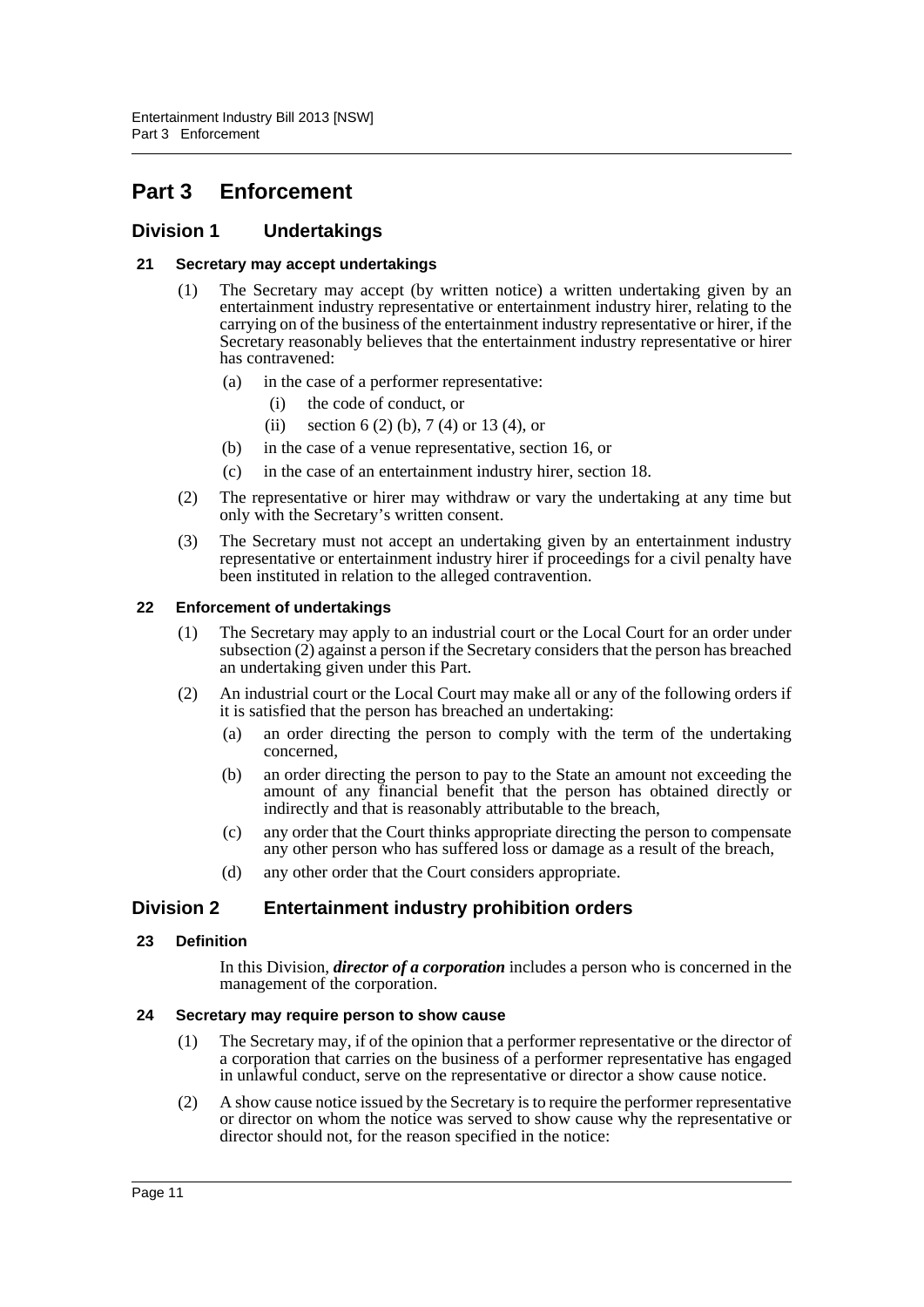- (a) in the case of a performer representative, be prevented from continuing to carry on the business of a performer representative, or
- (b) in the case of a person who is a director of a corporation that carries on the business of a performer representative, be prevented from being a director of such a corporation.
- (3) The notice must:
	- (a) be in writing, and
	- (b) specify the period (being at least 14 days after the notice is served) in which the person may show cause.
- (4) The person on whom a notice to show cause has been served under this section may, within the period specified in the notice, make a written submission to the Secretary in relation to the matters to which the notice relates.
- (5) The Secretary:
	- (a) is to consider any submission made within the period specified in the notice, and
	- (b) may conduct such inquiries, or make such investigations, in relation to the matters to which the notice relates as the Secretary thinks appropriate.

#### <span id="page-14-0"></span>**25 Entertainment industry prohibition orders**

- (1) The Secretary may, after serving a show cause notice on a person under this Part and taking into consideration any submissions made in relation to the matter, apply to the Supreme Court for an order under this section in respect of the person if the Secretary is of the opinion that:
	- (a) the person is likely to engage again, or continue to engage, in unlawful conduct, or
	- (b) if the person is a director of a corporation that carries on the business of a performer representative, the person is likely to knowingly authorise or permit the corporation to engage again, or continue to engage, in unlawful conduct.
- (2) The Supreme Court may, on the application of the Secretary, make an order (an *entertainment industry prohibition order*) prohibiting the person from carrying on the business of a performer representative or being a director of a corporation that carries on the business of a performer representative for an indefinite period or for a period specified in the order and may make such other orders as the Court considers appropriate in relation to:
	- (a) the carrying on of the business of a performer representative by the person, or
	- (b) if the person is a director of a corporation that carries on the business of a performer representative, the conduct of a person as a director of such a corporation.
- (3) The Supreme Court may also, if the Court is satisfied that a person has sustained loss or damage as a result of the unlawful conduct of the person against whom the order is made, order the person to compensate the other person for the loss or damage.
- (4) The Supreme Court may amend or revoke an order made under this section, on the application of the Secretary or of the person who is subject to the order concerned, if the Court is satisfied that there are reasonable grounds for doing so.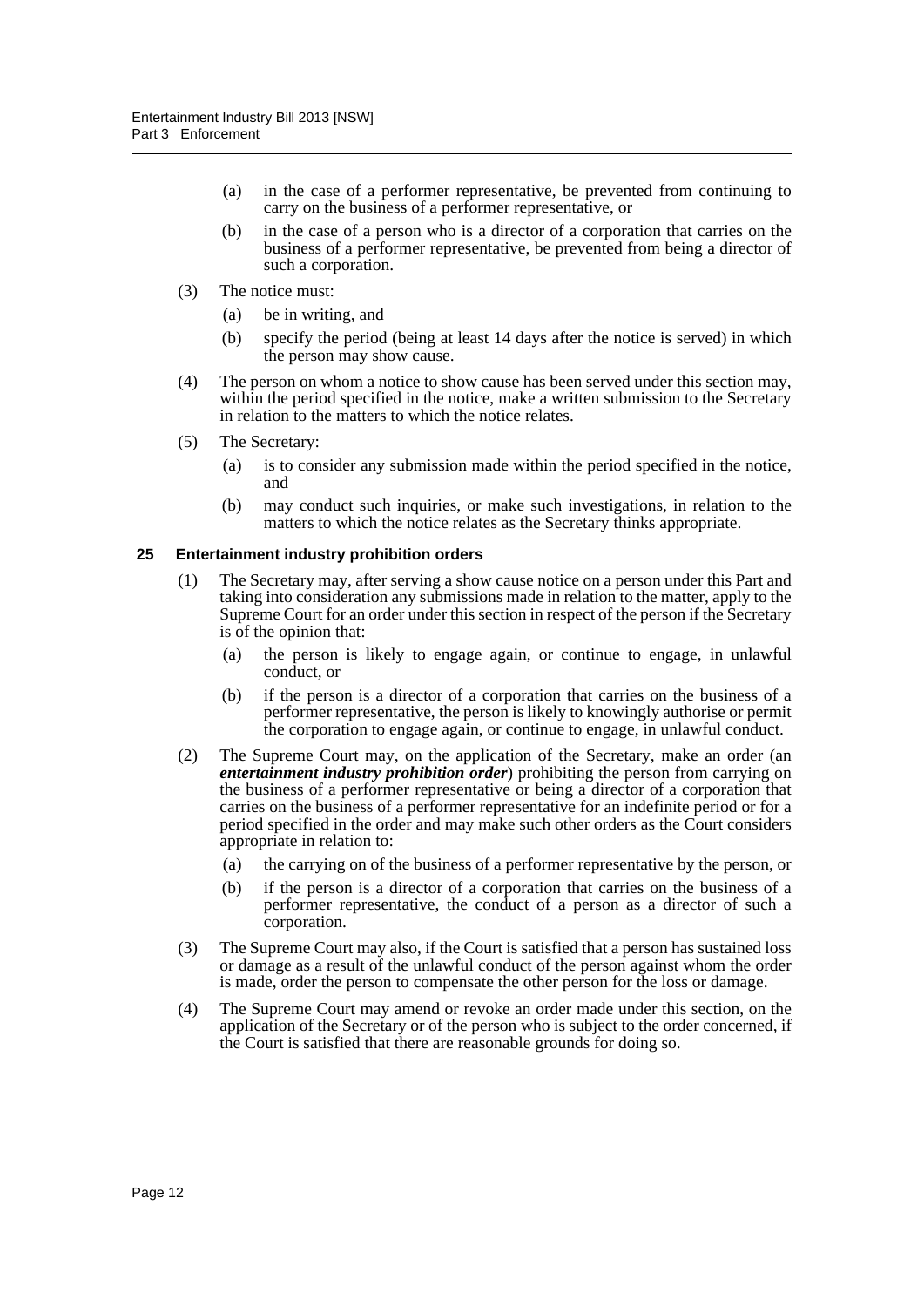# <span id="page-15-0"></span>**Division 3 Authorised officers**

#### <span id="page-15-1"></span>**26 Definition**

#### In this Act, *authorised officer* means:

- (a) a person appointed as an inspector for the purposes of the *Industrial Relations Act 1996*, or
- (b) any other person eligible to be appointed as an inspector under that Act who is authorised, in writing, by the Secretary or the Minister to exercise the functions of an authorised officer.

#### <span id="page-15-2"></span>**27 Authorised officer's powers**

- (1) An authorised officer may exercise powers under this section only for the purpose of investigating possible unlawful conduct.
- (2) An authorised officer may, at any reasonable time, enter and inspect any premises that the officer has reasonable grounds to suspect are the premises of an entertainment industry representative or entertainment industry hirer, and inspect any work being done there and, while on any premises entered under this section:
	- (a) require any person employed or engaged at the premises to produce to the authorised officer such records or other documents as are required to be kept under this Act or the regulations and are in the custody or under the control of the person so employed or engaged, and
	- (b) question any entertainment industry representative, entertainment industry hirer, or employee of a representative or hirer, as to any matter concerning the possible unlawful conduct.
- (3) An authorised officer may, at any time:
	- (a) require an entertainment industry representative or entertainment industry hirer to produce for the authorised officer's examination, at such time and place as the officer may reasonably specify, any specified records required to be kept under this Act (and retain any such record for such period as may be necessary in order to take copies of or extracts from it), and
	- (b) require an entertainment industry representative or entertainment industry hirer to deliver to the authorised officer, within such time and to such place as the officer may reasonably specify, any specified information concerning possible unlawful conduct, and
	- (c) make such other examinations and inquiries as the authorised officer thinks necessary to ascertain whether the requirements of this Act or the regulations are being or have been contravened.
- (4) A requirement of an authorised officer under this section may be made personally or by notice in writing served by post.
- (5) An authorised officer who enters premises under this section may seize anything that the officer reasonably considers to be evidence of a contravention of this Act or the regulations.
- (6) An authorised officer must not exercise the powers conferred by this section in relation to any part of any premises used for residential purposes except:
	- (a) with the permission of the occupier of the premises, or
	- (b) under the authority conferred by a search warrant issued under section 28.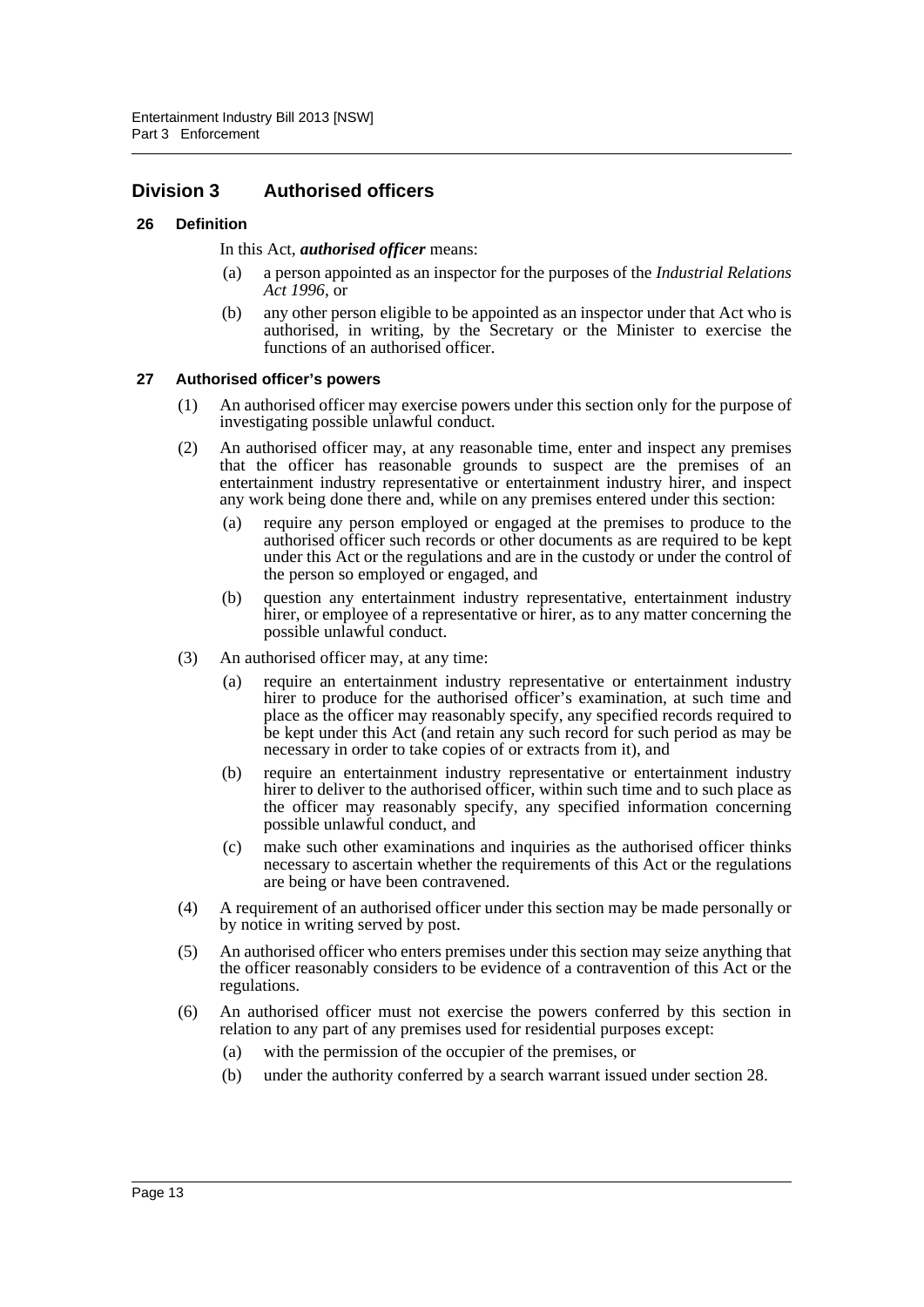#### <span id="page-16-0"></span>**28 Search warrants**

- (1) An authorised officer may apply to an issuing officer for a search warrant if the applicant has reasonable grounds for believing that a provision of this Act or the regulations has been or is being contravened on premises.
- (2) An issuing officer to whom an application for a search warrant is made under this section may, if satisfied that there are reasonable grounds for doing so, issue a search warrant authorising the authorised officer named in the warrant, when accompanied by a police officer, and any other person named in the warrant:
	- (a) to enter the premises concerned, and
	- (b) to search the premises for evidence of a contravention of this Act, the regulations or the code of conduct.
- (3) Division 4 of Part 5 of the *Law Enforcement (Powers and Responsibilities) Act 2002* applies to a search warrant issued under this section.
- (4) In this section:

*issuing officer* means an authorised officer within the meaning of the *Law Enforcement (Powers and Responsibilities) Act 2002*.

#### <span id="page-16-1"></span>**29 Offence to obstruct etc authorised officer**

A person must not, without reasonable excuse:

- (a) obstruct or hinder an authorised officer in the exercise by the authorised officer of any function under this Division or when executing a search warrant under section 28, or
- (b) fail to comply with a requirement of an authorised officer under this Division. Maximum penalty: 50 penalty units.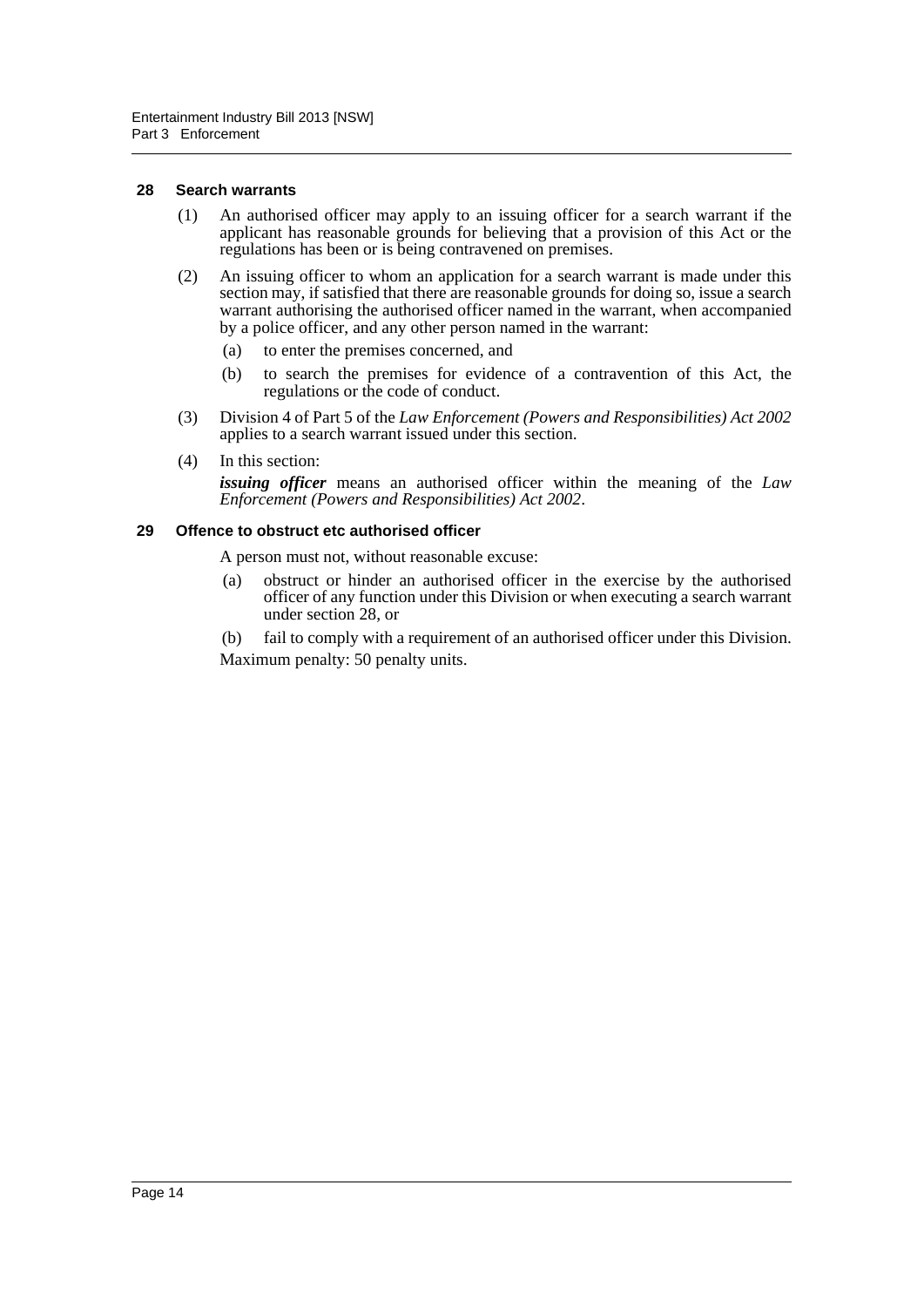# <span id="page-17-0"></span>**Part 4 Disclosure of information about contraventions**

## <span id="page-17-1"></span>**30 Secretary may keep register**

- (1) The Secretary may keep a register (the *register*) of information about the following:
	- (a) offences committed against this Act or the regulations,
	- (b) undertakings given to the Secretary by entertainment industry representatives or entertainment industry hirers,
	- (c) entertainment industry prohibition orders,
	- (d) civil penalty orders.
- (2) The register may contain any of the following information in relation to a person who has been convicted of an offence under this Act or the regulations, who has given an undertaking or who is the subject of an entertainment industry prohibition order or civil penalty order:
	- (a) the name of the person,
	- (b) the name and address of the usual place of business (if any) of the person,
	- (c) the trade name (if any) under which the person trades,
	- (d) if the person is a corporation, the names of the chief executive officer and any director of the corporation,
	- (e) if the person has committed an offence:
		- (i) a description of the nature and circumstances of the offence, the decision of the court and the penalty imposed, and
		- (ii) the enforcement agency or other body under the direction of which, or on behalf of whom, the relevant prosecution was conducted,
	- (f) if the person has given an undertaking, a copy of the undertaking,
	- (g) if the person is the subject of an entertainment industry prohibition order, a copy of the order,
	- (h) if the person is the subject of a civil penalty order, a copy of the order.
- (3) Information relating to a particular offence is not to be published on the register until:
	- (a) if no appeal is made, after the last day on which an appeal may be made against the conviction, or
	- (b) if an appeal is made, after a final order has been made on appeal affirming the conviction.
- (4) The register may be kept in such form as the Secretary considers appropriate.
- (5) For the purposes of this Part, an order under section 10 of the *Crimes (Sentencing Procedure) Act 1999* in relation to an offence is taken to be a conviction for the offence.

# <span id="page-17-2"></span>**31 Publication of information on register**

- (1) The register is to be made available for public inspection on the website of the Treasury.
- (2) Information contained in the register may be provided to members of the public in any other manner approved by the Secretary.
- (3) Without limiting subsection (2), the Secretary may publish any information contained in the register in the Gazette or in a newspaper circulating in this State.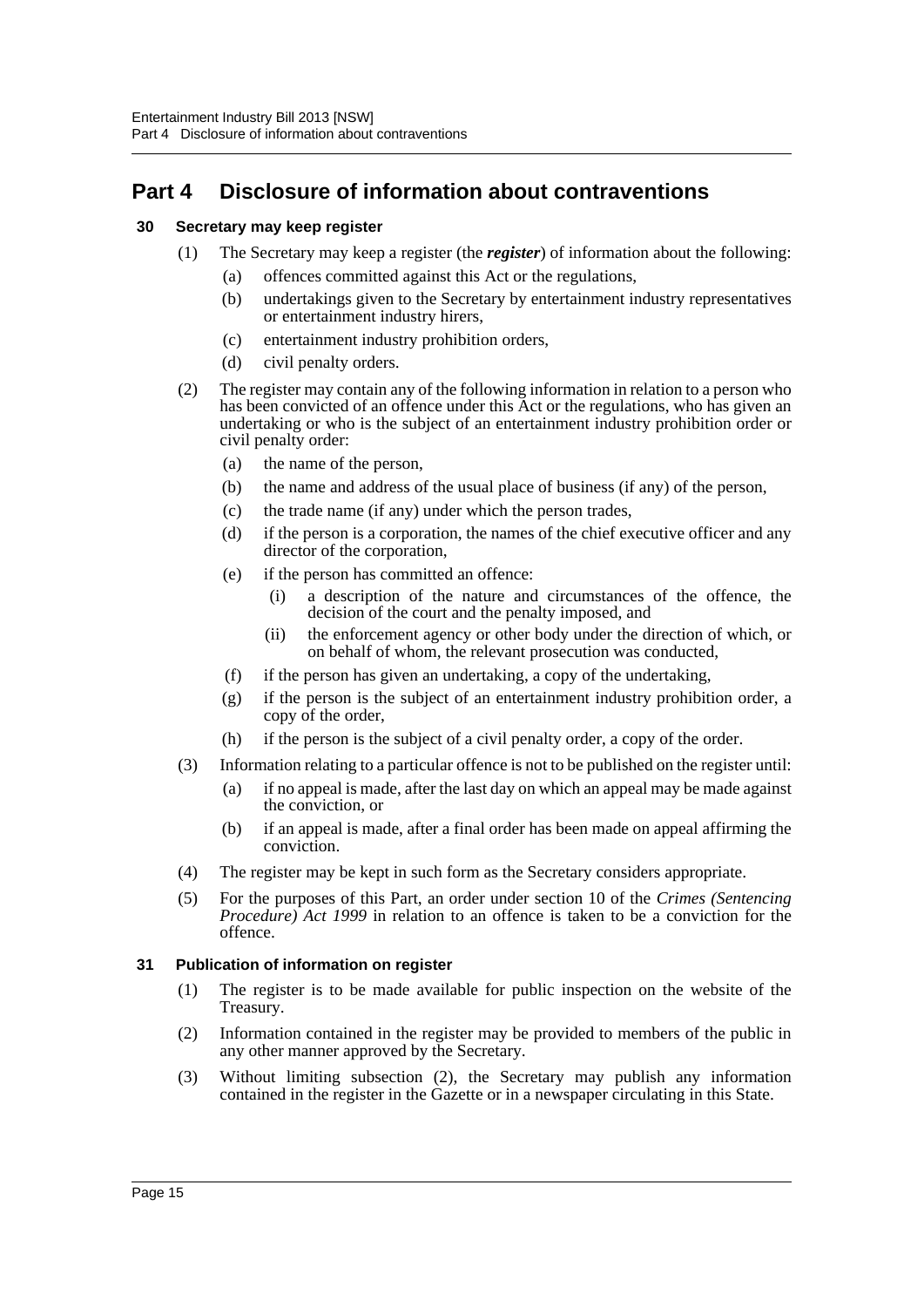#### <span id="page-18-0"></span>**32 Correction of register**

- (1) The Secretary must correct any error or omission in information in the register as soon as practicable after becoming aware of the error or omission.
- (2) The Secretary may correct any error in, or omission from, the register on the Secretary's own initiative or on an application by a person under this Part.

#### <span id="page-18-1"></span>**33 Removal of information from register**

- (1) The Secretary may remove any information from the register.
- (2) The Secretary must remove information about a conviction for a particular offence from the register as soon as practicable after becoming aware that:
	- (a) the conviction has been quashed or annulled, or
	- (b) an appeal has been made against the conviction, or
	- (c) a period of 2 years has elapsed since the end of the period during which an appeal could have been made against the conviction, or if an appeal was made against the conviction, the date on which a final order was made affirming the conviction.
- (3) The Secretary must remove information about a civil penalty order being made in relation to a person as soon as practicable after becoming aware that:
	- (a) an appeal has been lodged against the making of the order, or
	- (b) the order has been overturned, or
	- (c) a period of 2 years has elapsed since the end of the period during which an appeal could have been made against the making of the order, or if an appeal was made against the making of the order, the date on which a final order was made affirming the order.
- (4) However, in a case where the Secretary removes information from the register because an appeal is made against a conviction for an offence or the making of a civil penalty order, the Secretary may restore information regarding the offence or order to the register if satisfied that any such appeal was unsuccessful.
- (5) The Secretary must remove information about an undertaking being given by an entertainment industry representative or entertainment industry hirer as soon as practicable after becoming aware that the undertaking has expired or has otherwise ceased to be in force.
- (6) The Secretary must remove information about an entertainment industry prohibition order being made in relation to a person as soon as practicable after becoming aware that the person is no longer subject to a prohibition order.
- (7) The Secretary may remove any information about an undertaking, entertainment industry prohibition order, civil penalty order or conviction for an offence from the register if it is appropriate in the circumstances to remove the information from the register.
- (8) The Secretary may remove information from the register on the Secretary's own initiative or on an application by a person under this Part.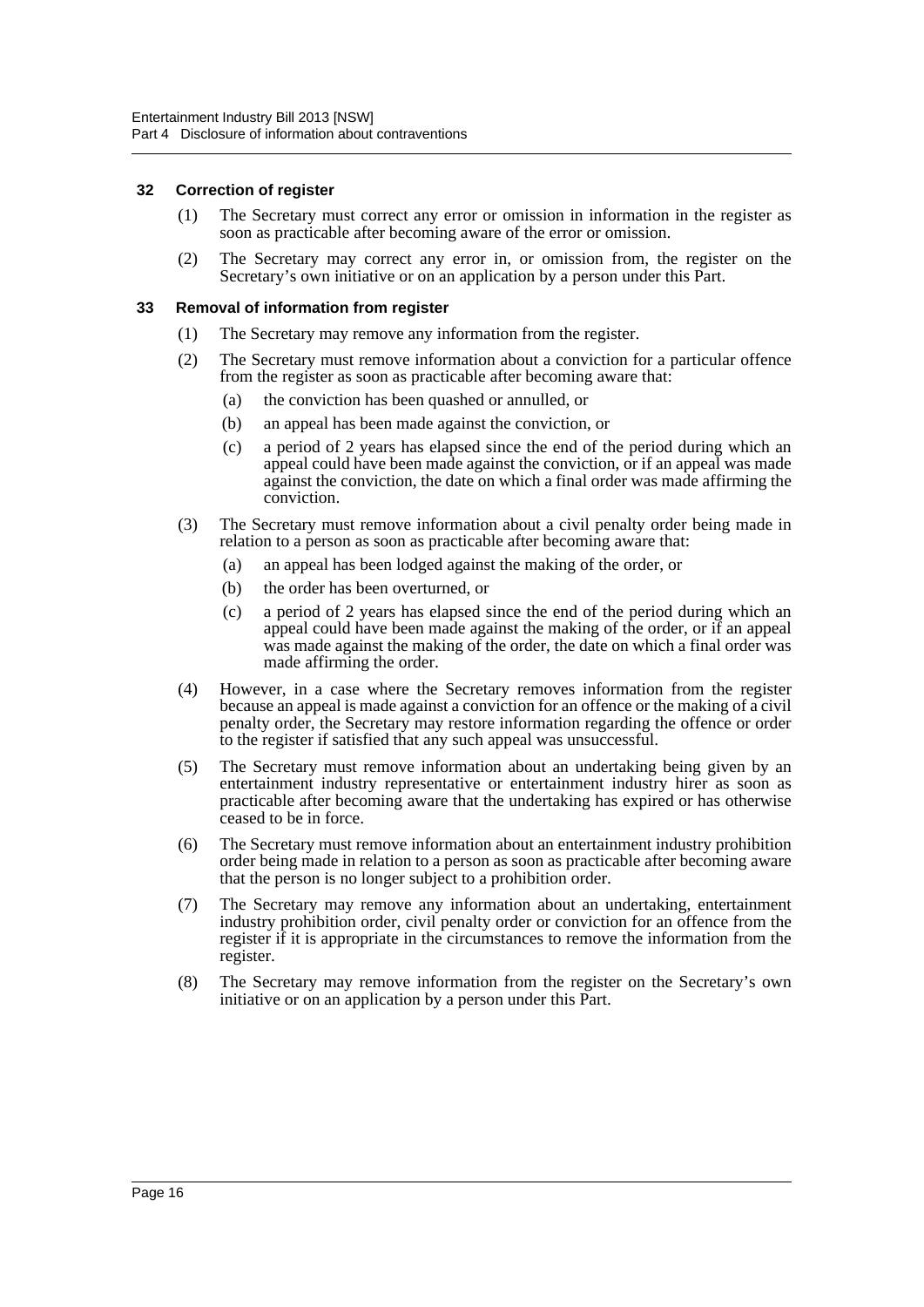# <span id="page-19-0"></span>**Part 5 General**

#### <span id="page-19-1"></span>**34 Disclosure of relevant information**

- (1) A person must not disclose any relevant information obtained in connection with the administration or execution of this Act or the regulations unless the disclosure is made:
	- (a) with the consent of the person from whom the information was obtained, or
	- (b) in connection with the administration or execution of this Act, or
	- (c) for the purposes of any legal proceedings arising out of this Act or the regulations or of any report of any such proceedings, or
	- (d) to the Children's Guardian in connection with the engagement of child performers, or
	- (e) in accordance with a requirement imposed under the *Ombudsman Act 1974*, or
	- (f) with any other lawful excuse.

Maximum penalty: 40 penalty units.

(2) In this section:

*relevant information* means:

- (a) information concerning the business or financial affairs of the person from whom the information is obtained, or
- (b) information concerning any investigation under Division 3 of Part 3.

#### <span id="page-19-2"></span>**35 Penalty notices**

- (1) An authorised officer may serve a penalty notice on a person if it appears to the officer that the person has committed an offence under this Act or the regulations, being an offence prescribed by the regulations as a penalty notice offence.
- (2) A penalty notice is a notice to the effect that, if the person served does not wish to have the matter determined by a court, the person can pay, within the time and to the person specified in the notice, the amount of the penalty prescribed by the regulations for the offence if dealt with under this section.
- (3) A penalty notice under this section is declared to be a penalty notice for the purposes of the *Fines Act 1996*.
- (4) A penalty notice may be served personally or by post.
- (5) If the amount of penalty prescribed for an alleged offence is paid under this section, no person is liable to any further proceedings for the alleged offence.
- (6) Payment under this section is not to be regarded as an admission of liability for the purpose of, and does not in any way affect or prejudice, any civil claim, action or proceeding arising out of the same occurrence.
- (7) The regulations may:
	- (a) prescribe an offence for the purposes of this section by specifying the offence or by referring to the provision creating the offence, and
	- (b) prescribe the amount of penalty payable for the offence if dealt with under this section, and
	- (c) prescribe different amounts of penalties for different offences or classes of offences.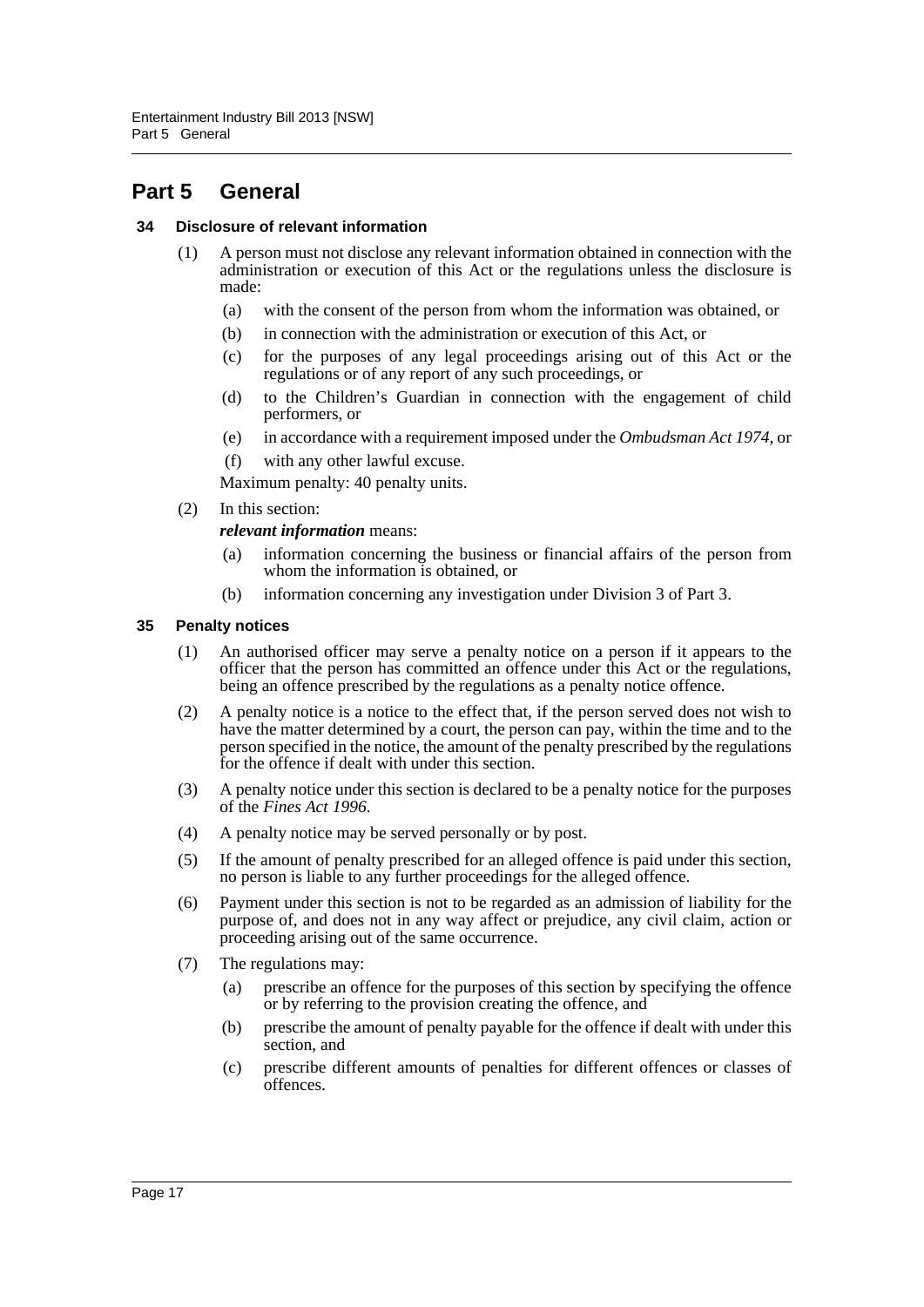- (8) The amount of a penalty prescribed under this section for an offence is not to exceed the maximum amount of penalty that could be imposed for the offence by a court.
- (9) This section does not limit the operation of any other provision of, or made under, this or any other Act relating to proceedings that may be taken in respect of offences.

#### <span id="page-20-0"></span>**36 Delegation**

The Secretary may delegate any function of the Secretary under this Act (other than this power of delegation) to:

- (a) any member of staff of the Treasury, or
- (b) any person, or any class of persons, authorised for the purposes of this section by the regulations.

#### <span id="page-20-1"></span>**37 Personal liability**

- (1) A matter or thing done or omitted to be done by the Secretary or any person acting under the direction of the Secretary, if the matter or thing was done or omitted to be done in good faith for the purposes of executing this or any other Act, does not subject the Secretary or a person so acting personally to any action, liability, claim or demand.
- (2) However, any such liability attaches instead to the Crown.

#### <span id="page-20-2"></span>**38 Liability of directors and managers of corporations**

- (1) If a corporation contravenes, whether by act or omission, a provision of this Act or the regulations, each person who is a director of the corporation or who is concerned in the management of the corporation is taken to have engaged in the same unlawful conduct if the person knowingly authorised or permitted the unlawful conduct.
- (2) A person may be proceeded against and convicted under a provision pursuant to this section whether or not the corporation has been proceeded against or convicted under that provision.
- (3) Nothing in this section affects any liability imposed on a corporation for an offence committed by the corporation against this Act or the regulations.

#### <span id="page-20-3"></span>**39 Contracting out void**

The provisions of this Act and the regulations have effect despite any stipulation to the contrary and no contract or agreement made or entered into before or after the commencement of this section operates to annul, vary or exclude any of the provisions of this Act or the regulations.

#### <span id="page-20-4"></span>**40 Service of documents**

- (1) A document that is authorised or required by this Act or the regulations to be served on any person may be served by:
	- (a) in the case of a natural person:
		- (i) delivering it to the person personally, or
		- (ii) sending it by post to the address specified by the person for the giving or service of documents or, if no such address is specified, the residential or business address of the person last known to the person giving or serving the document, or
		- (iii) sending it by facsimile transmission to the facsimile number of the person, or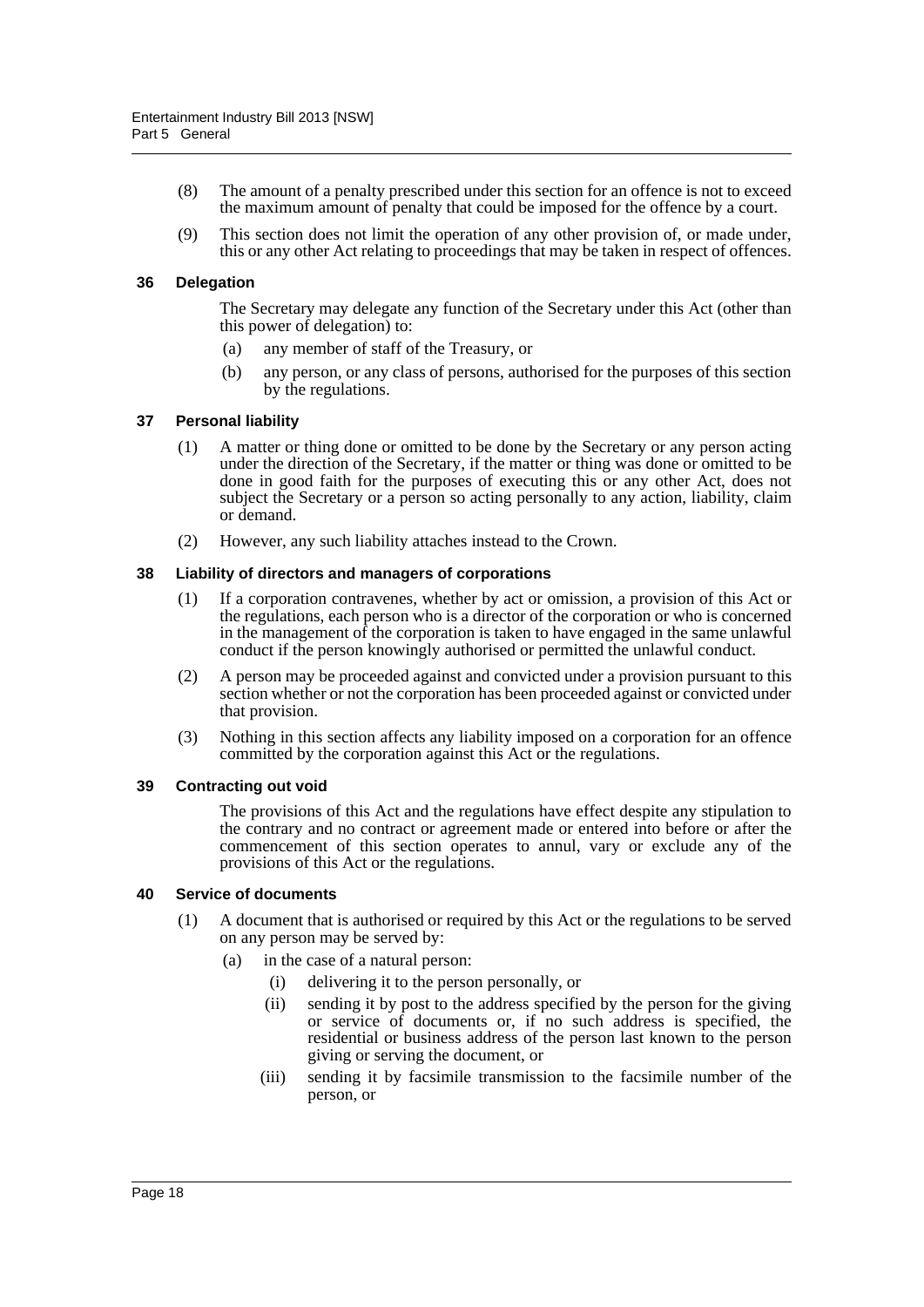- (b) in the case of a body corporate:
	- (i) leaving it with a person apparently of or above the age of 16 years at, or by sending it by post to, the head office, a registered office or a principal office of the body corporate or to an address specified by the body corporate for the giving or service of documents, or
	- (ii) sending it by facsimile transmission to the facsimile number of the body corporate.
- (2) Nothing in this section affects the operation of any provision of a law or of the rules of a court authorising a document to be served on a person in any other manner.

#### <span id="page-21-0"></span>**41 Service of documents on the Secretary**

- (1) A document may be served on the Secretary by leaving it at, or by sending it by post to:
	- (a) the office of the Treasury, or
	- (b) if the Treasury has more than one office, any one of its offices.
- (2) Nothing in subsection (1) affects the operation of any provision of a law or of the rules of a court authorising a document to be served on the Secretary in a manner not provided for by subsection (1).

#### <span id="page-21-1"></span>**42 Proceedings for offences**

- (1) Proceedings for an offence under this Act or the regulations may be taken and prosecuted by any person acting with the authority of the Secretary.
- (2) Proceedings for an offence under this Act or the regulations are to be commenced not more than 12 months after the date of the alleged offence.
- (3) Proceedings for an offence under this Act or the regulations are to be dealt with summarily before an industrial court or the Local Court.
- (4) In a prosecution for an offence under this Act or the regulations, an authority to prosecute, purporting to have been signed by the Secretary, is evidence of such authority without proof of the signature of the Secretary.

#### <span id="page-21-2"></span>**43 Civil penalty for breaches**

- (1) An industrial court or the Local Court may order the person to pay a pecuniary penalty not exceeding \$10,000 (a *civil penalty*) if the Court is satisfied that a person has contravened one of the following:
	- (a) section  $6(2)$  (b),
	- (b) section 7 (4),
	- (c) section 13 (4),
	- (d) section 16,
	- (e) section 18,
	- (f) the code of conduct.

**Note.** Section 21 of the *Interpretation Act 1987* provides that the expression "contravene" in an Act includes a failure to comply.

- (2) Proceedings for a civil penalty may be instituted by any of the following:
	- (a) an authorised officer or any other person authorised by or under this Act or the regulations to institute proceedings for offences,
	- (b) if the contravention is alleged to have been committed by a performer representative, a performer who, at the time of the alleged contravention, was a party to an entertainment industry agreement with the representative.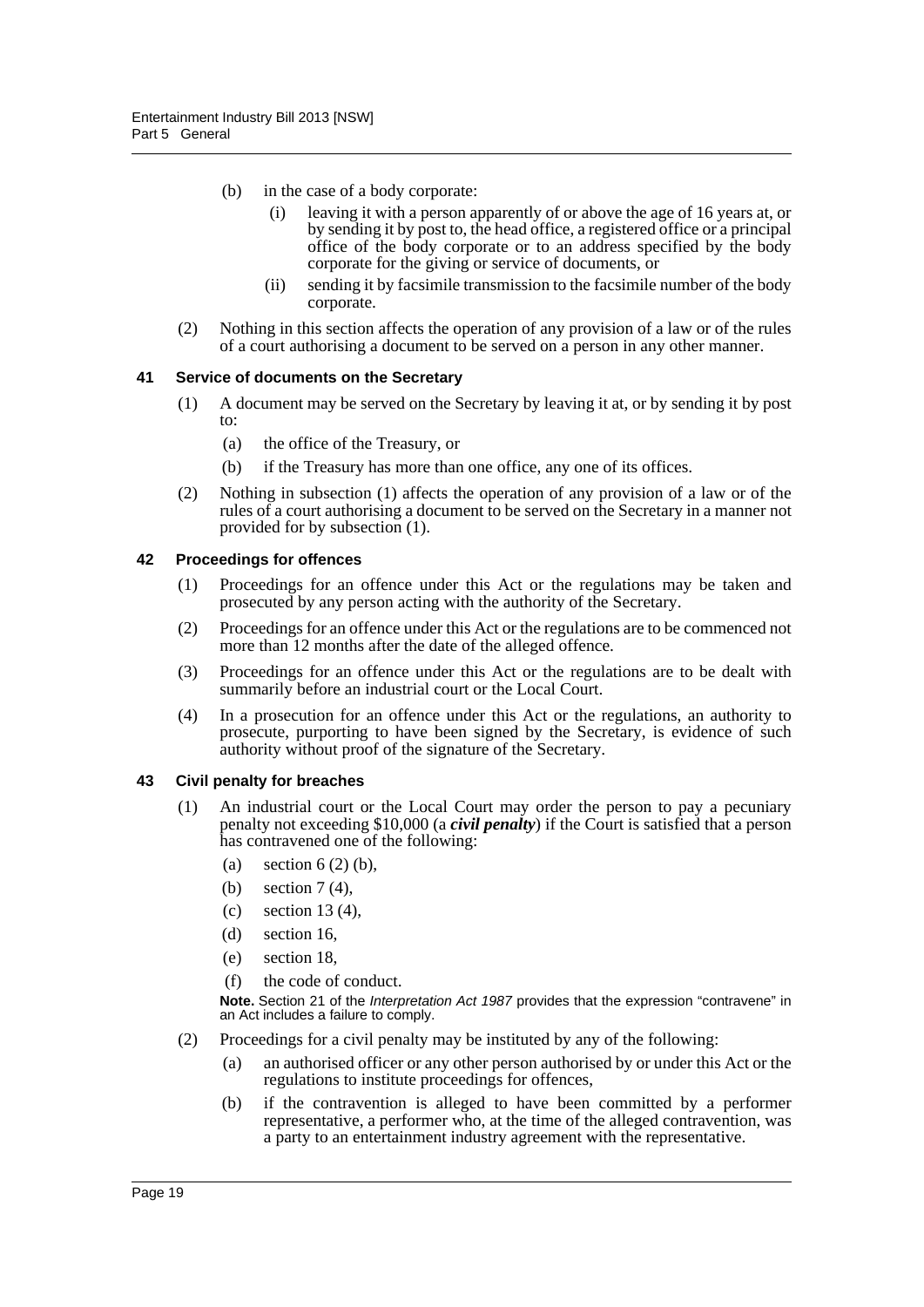- (3) Proceedings for a civil penalty may only be instituted within 6 years after the contravention.
- (4) To avoid doubt, the rules of evidence apply to proceedings for a civil penalty.
- (5) Evidence given in proceedings for the recovery of money is not admissible in proceedings for a civil penalty.
- (6) In any proceedings for a civil penalty, the court may award costs to either party and assess the amount of those costs. Costs cannot be awarded against the prosecutor except in the circumstances in which costs can be awarded against the prosecutor in criminal proceedings.
- (7) If the court orders a person to pay a pecuniary penalty, the penalty is payable to the State.
- (8) The provisions of any Act relating to the recovery of penalties imposed for an offence apply to the recovery of a pecuniary penalty imposed under a civil penalty order.
- (9) If, at the time of making a civil penalty order in respect of a contravention of section 6 (2) (b), 7 (4),  $16$  or 18, the Court is satisfied that the amount required to be paid under the section concerned remains outstanding, the Court may make such orders with respect to the payment of the outstanding amount as the Court considers appropriate.

#### <span id="page-22-0"></span>**44 Double jeopardy**

- (1) A person is not liable to be both convicted of an offence under this Act and the subject of a civil penalty in respect of essentially the same act or omission.
- (2) Payment of a penalty in respect of an alleged offence under section 35 (Penalty notices) is to be treated as a conviction for the offence for the purposes of this section. The making of an order by the court under section 10 of the *Crimes (Sentencing Procedure*) *Act 1999* in respect of an offence is also to be treated as a conviction for the offence for the purposes of this section.

#### <span id="page-22-1"></span>**45 Regulations**

- (1) The Governor may make regulations, not inconsistent with this Act, for or with respect to any matter that by this Act is required or permitted to be prescribed or that is necessary or convenient to be prescribed for carrying out or giving effect to this Act.
- (2) In particular, the regulations may make provision for or with respect to:
	- (a) the form and content documents or records required to be kept by entertainment industry representatives and entertainment industry hirers, and
	- (b) the fees or other remuneration of entertainment industry representatives, and
	- (c) the fees chargeable or payable for doing any act or providing any service for the purposes of the regulations, and
	- (d) the exclusion of a class of persons from the operation of this Act.
- (3) A regulation may create an offence punishable by a penalty not exceeding 20 penalty units.

#### <span id="page-22-2"></span>**46 Review of Act**

(1) The Minister is to review this Act to determine whether the policy objectives of the Act remain valid and whether the terms of the Act remain appropriate for securing those objectives.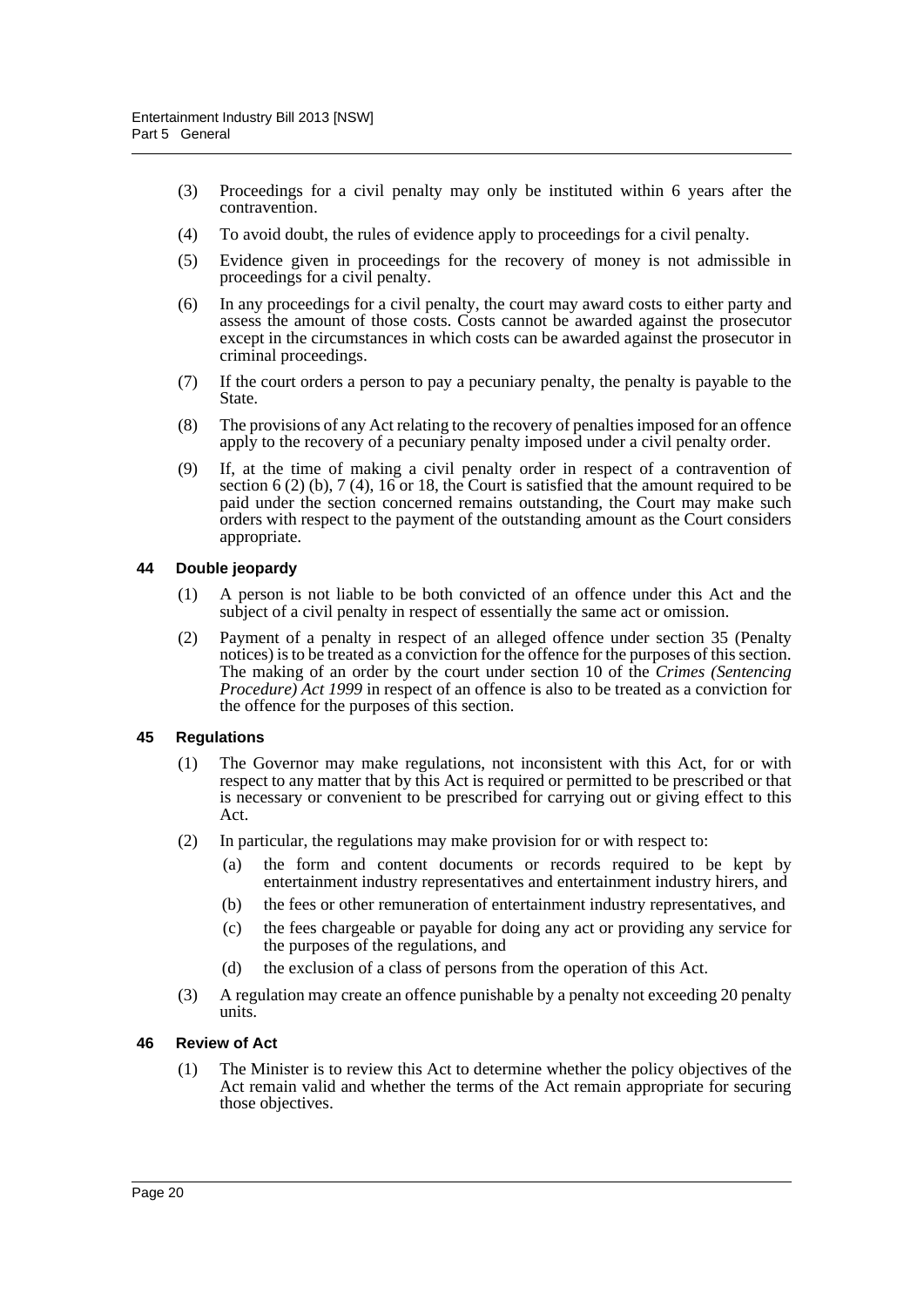- (2) The review is to be undertaken as soon as possible after the period of 8 years from the commencement of this Act.
- (3) A report on the outcome of the review is to be tabled in each House of Parliament within 12 months after the end of the period of 8 years.
- (4) In addition, the Minister is to cause an interim review of the Act to be carried out, as soon as possible after the period of 3 years from the commencement of this Act.
- (5) A report on the outcome of the interim review is to be tabled in each House of Parliament within 12 months after the end of the period of 3 years.

#### <span id="page-23-0"></span>**47 Repeal of Act and regulation**

The *Entertainment Industry Act 1989* and the *Entertainment Industry Regulation 2004* are repealed.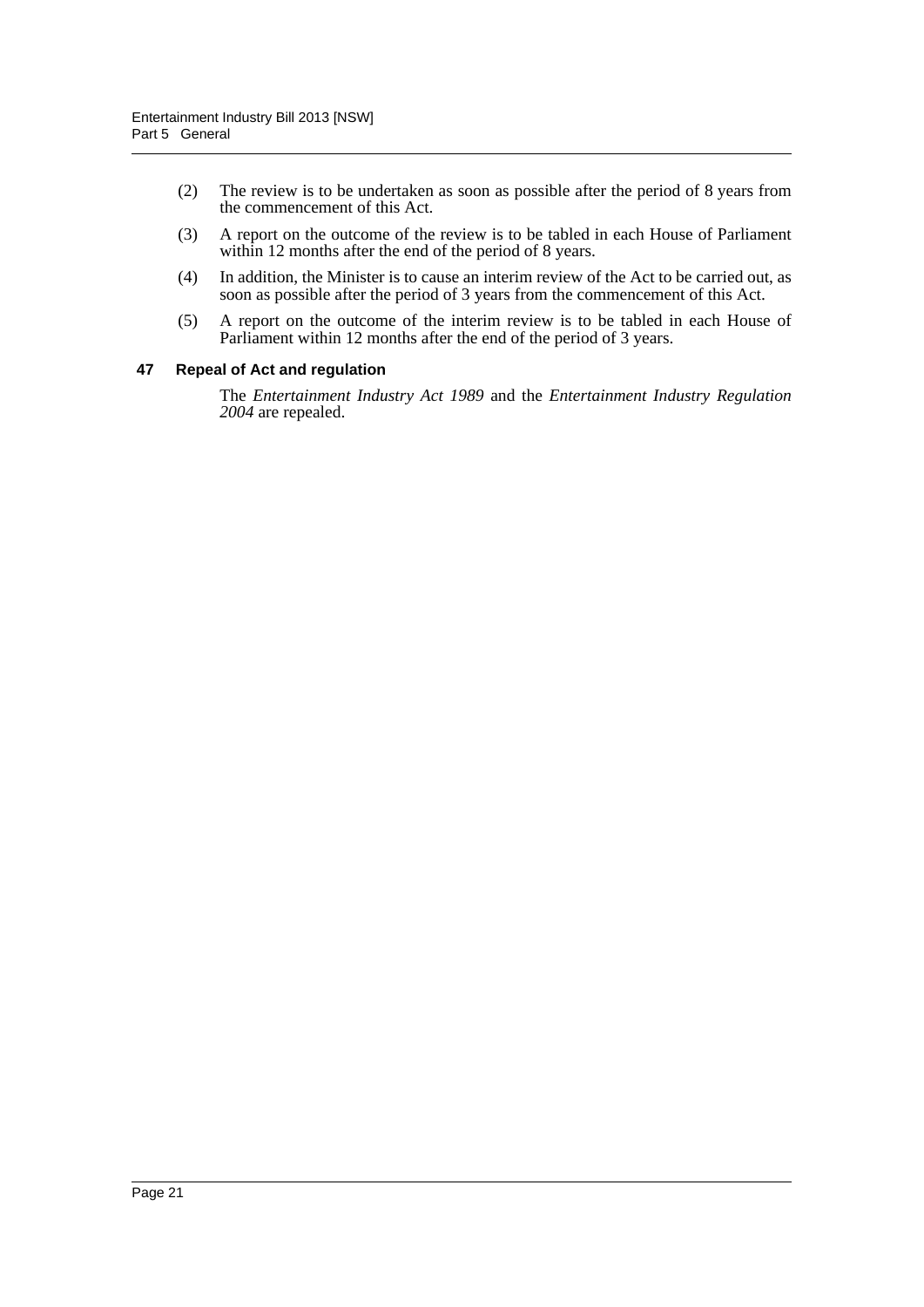# <span id="page-24-0"></span>**Schedule 1 Code of conduct**

### **1 Objectives**

The objectives of this code of conduct are:

- (a) to set out the principles, values and behaviour expected of performer representatives, and
- (b) to promote and encourage a high standard of ethical practice by performer representatives and their employees in their dealings with performers, entertainment industry hirers and other performer representatives, and
- (c) to promote efficient and transparent transactions within the entertainment industry, and
- (d) to ensure that performer representatives act honestly, fairly and professionally in the best interests of their clients.

#### **2 Conduct of performer representatives**

- (1) A performer representative must carry out the functions of a performer representative with the degree of care, diligence and honesty that a reasonable person would exercise as a performer representative carrying out the same functions in the same circumstances.
- (2) A performer representative must not act or purport to act on behalf of a performer without the authority of the performer.
- (3) A performer representative must, in representing a performer, act in accordance with the instructions of the performer unless doing so would be a breach of any law or this code of conduct.
- (4) A performer representative must not enter into an agreement to represent a performer if the representative is aware of any conflict of interest, or apparent conflict of interest, between the interests of the representative and the performer, unless the performer representative has:
	- (a) notified the performer of that fact, and
	- (b) disclosed the full nature and extent of the conflict of interest.
- (5) As soon as practicable after a performer representative becomes aware of any conflict of interest, or apparent conflict of interest, that has arisen between the interests of the representative and a performer represented by the representative, the representative:
	- (a) must notify the performer of that fact, and disclose the full nature and extent of the conflict of interest, and
	- (b) must not continue to represent the performer unless the performer consents to continued representation by the representative.
- (6) A performer representative must not refer a performer to any other performer representative or service provider if the representative making the referral receives any financial benefit or reward from the referral unless the representative first discloses to the performer the full nature and extent of the reward or benefit.
- (7) A performer representative must not, at any time, use or disclose any confidential information obtained while acting for or on behalf of a performer unless:
	- (a) the client authorises the disclosure, or
	- (b) the representative is required or compelled by law to disclose the information.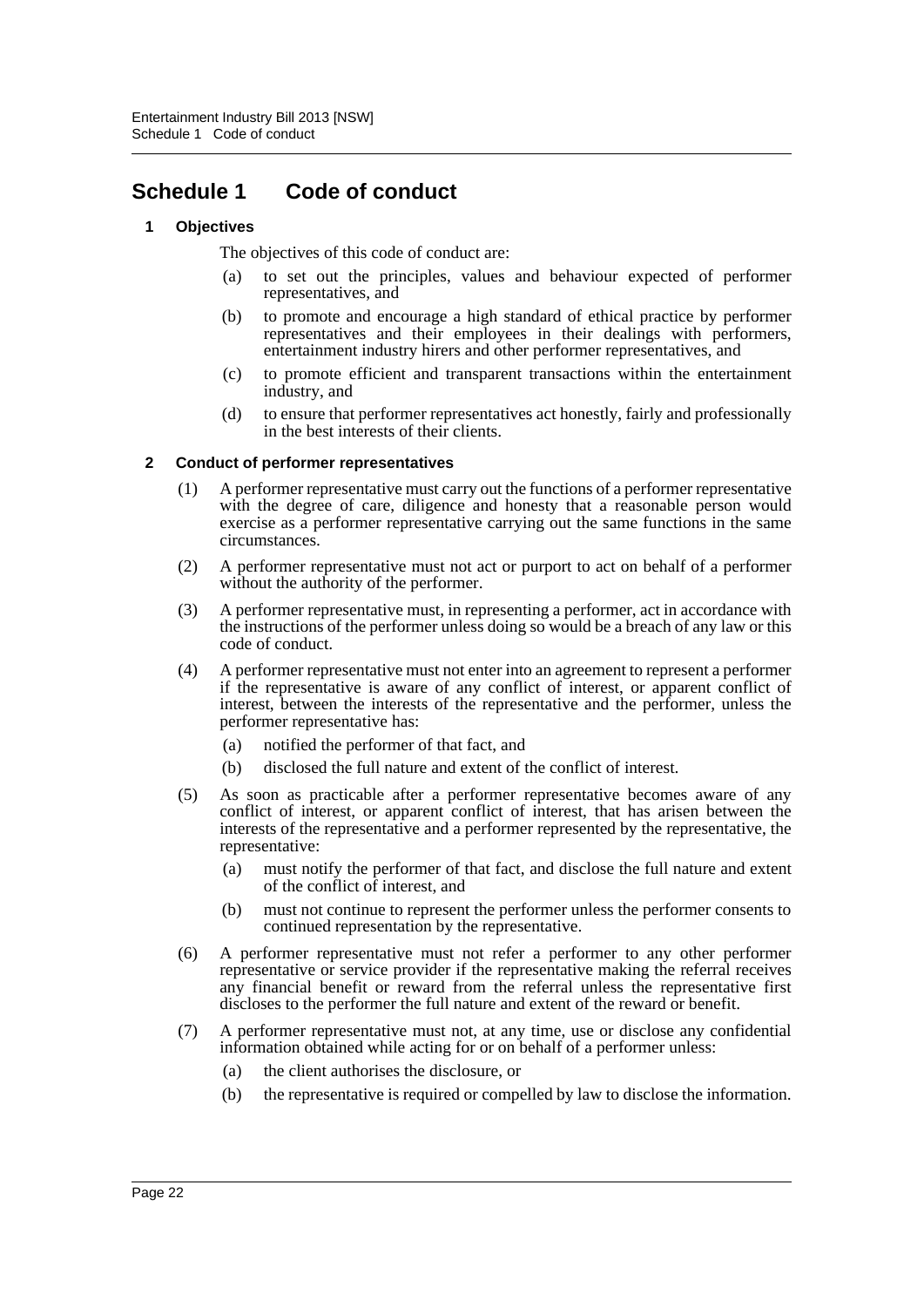- (8) A performer representative must use the representative's best endeavours to ensure that employees of the representative:
	- (a) comply with this Act and the regulations, and
	- (b) this code.
- (9) A performer representative must not knowingly or recklessly make a false or misleading representation about the obligations, rights or responsibilities of any person under this Act or the regulations.

#### **3 Other legal obligations of performer representatives**

This Act and the regulations impose additional obligations on performer representatives, including:

- (a) the keeping of records of money received on behalf of performers (see section  $\overline{7}$ ), and
- (b) complying with requests for information from performers (see section 14), and
- (c) providing performers with certain information relating to the Act, the regulations and the entertainment industry generally (see section 13), and
- (d) if a performer representative proposes to enter into an entertainment industry agreement with a child, providing the parents of the child with the information, if any, required by the regulations relating to the employment of minors (see section  $13$ ).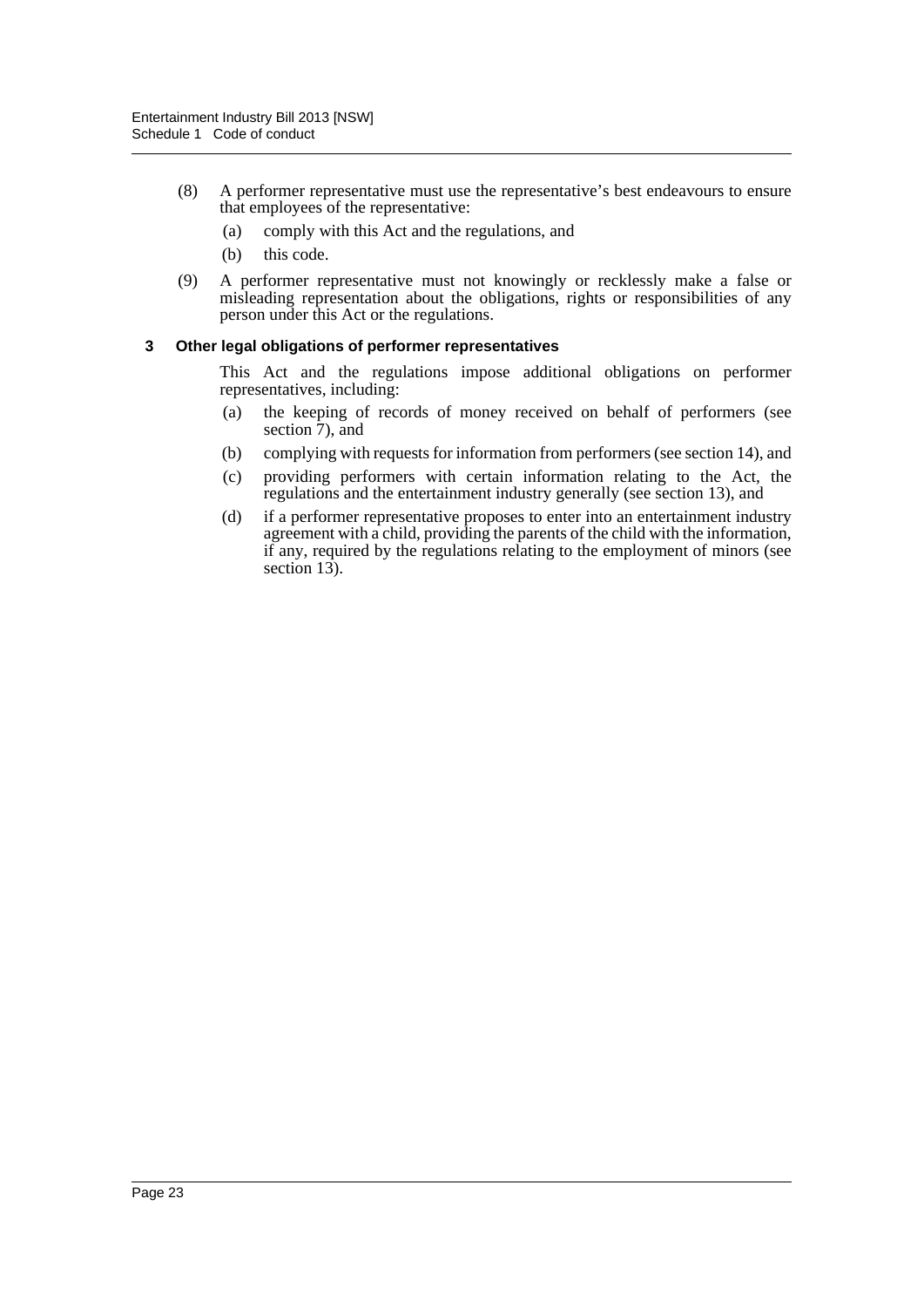# <span id="page-26-0"></span>**Schedule 2 Savings, transitional and other provisions**

# **Part 1 General**

# **1 Regulations**

- (1) The regulations may contain provisions of a savings or transitional nature consequent on the enactment of this Act or any Act that amends this Act.
- (2) Any such provision may, if the regulations so provide, take effect from the date of assent to the Act concerned or a later date.
- (3) To the extent to which any such provision takes effect from a date that is earlier than the date of its publication on the NSW legislation website, the provision does not operate so as:
	- (a) to affect, in a manner prejudicial to any person (other than the State or an authority of the State), the rights of that person existing before the date of its publication, or
	- (b) to impose liabilities on any person (other than the State or an authority of the State) in respect of anything done or omitted to be done before the date of its publication.

# **Part 2 Provisions consequent on enactment of this Act**

# **2 Definitions**

In this Part:

*1989 Act* means the *Entertainment Industry Act 1989*, as in force immediately before its repeal by this Act.

# **3 Refund of bonds**

- (1) A person who was required, under section 40 of the 1989 Act, to lodge with the Secretary a bond to cover the payment of money owed (by way of fees and other remuneration) to performers is, on the repeal of that Act, entitled to be refunded any money secured by a bond lodged under that section and which is standing to the credit of the person.
- (2) Any such refund is to be paid only if the Secretary is satisfied that all liabilities of the person under the 1989 Act (including any amount owing to a performer under an award, industrial agreement or entertainment industry contract) have been discharged or adequately provided for.
- (3) If an application for a refund is made by a person other than the person who was required to pay a bond under section 40 of the 1989 Act, or by 2 or more such persons, the Secretary may determine whether the person or which of the persons is entitled to receive the refund.
- (4) If a determination is made by the Secretary under subclause (3), the refund is to be paid to the person so determined.

# **4 Refund of licence fees**

- (1) A person who, immediately before the repeal of the 1989 Act, was the holder of a licence (within the meaning of the 1989 Act) is entitled to a refund of a portion of any licence fee paid during the 12 months immediately before that repeal.
- (2) The portion of the licence fee that is to be refunded is that part of the licence fee that bears the same proportion to the licence fee as the part of the year for which the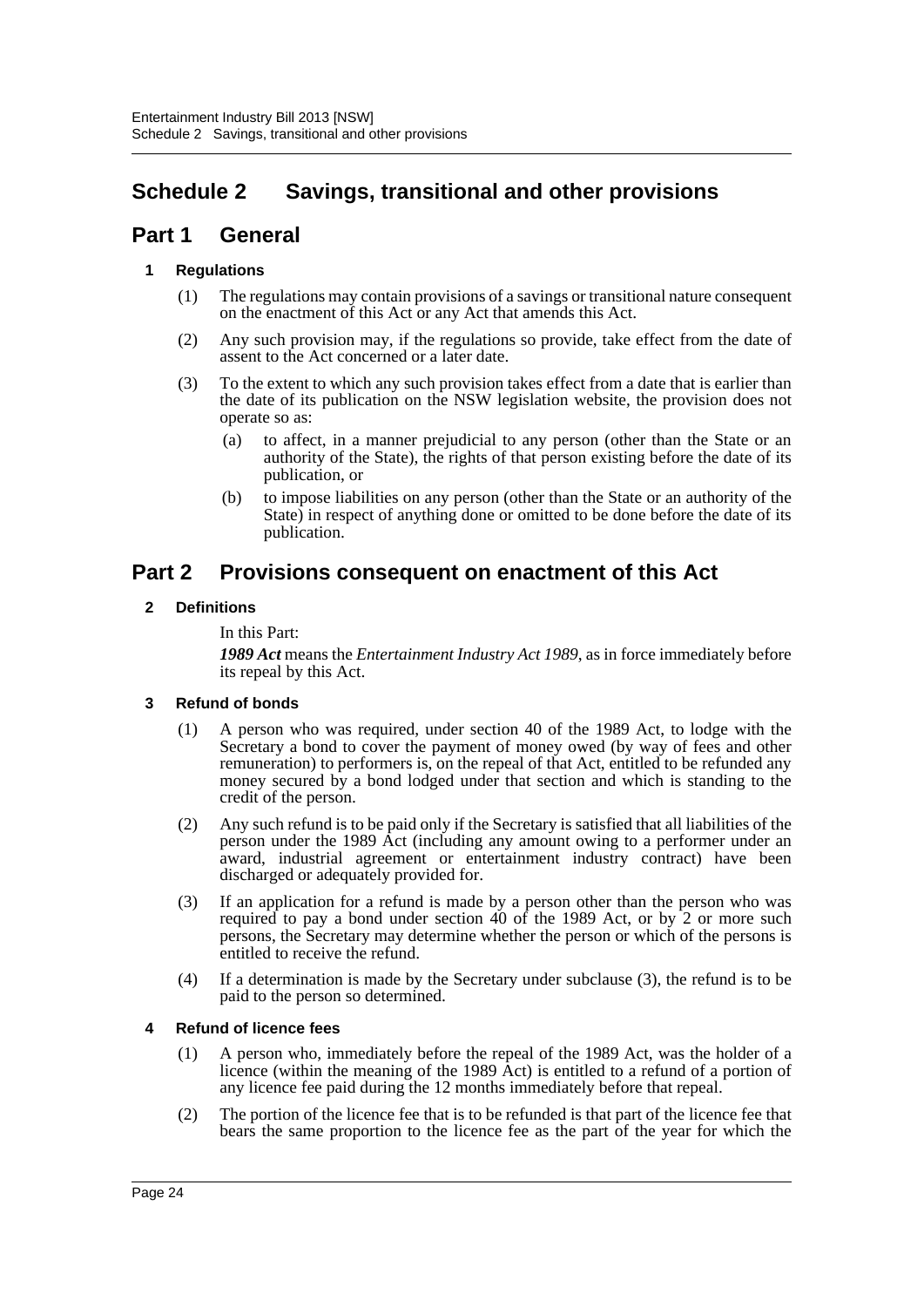licence fee was paid that was remaining on the repeal of the 1989 Act bears to the whole of the year for which the licence fee was paid.

- (3) If an application for a refund is made by a person other than the person who paid the licence fee, or by 2 or more such persons, the Secretary may determine whether the person or which of the persons is entitled to receive the refund.
- (4) If a determination is made by the Secretary under subclause (3), the refund is to be paid to the person so determined.
- (5) In this clause, *licence fee* means a fee required to accompany an application for a licence under section 19 of the 1989 Act or an application for the continuation of a licence under section 28 of that Act.

### **5 Existing entertainment industry contracts**

- (1) Section 38 of the 1989 Act and clause 4 of the *Entertainment Industry Regulation 2004*, as in force immediately before the repeal of that Act, continue to apply in respect of an existing entertainment industry contract that was in force immediately before that repeal.
- (2) Section 10 of this Act does not apply in respect of an existing entertainment industry contract.
- (3) An existing entertainment industry contract ceases to be an existing entertainment industry contract on the earlier of:
	- (a) the end of the term of that contract (not including any period of renewal or extension provided for in that contract), or
	- (b) the day that is 12 months after the date on which this Act commences.
- (4) The regulations may require a performer representative to provide each performer with whom the representative had an existing entertainment industry contract immediately before the repeal of the 1989 Act with the information or documents prescribed by the regulations relating to this Act, the regulations under this Act, the repeal of the 1989 Act or the entertainment industry generally.
- (5) In this clause: *existing entertainment industry contract* means an entertainment industry contract (within the meaning of the 1989 Act) entered into before the repeal of that Act.

#### **6 Existing records**

- (1) A reference in this Act to a record that is required to be kept under this Act or the regulations includes a reference to a record that was required to be kept under the 1989 Act or the regulations under that Act.
- (2) Clauses 5A and 5B of the *Entertainment Industry Regulation 2004*, as in force immediately before the commencement of this Act, continue to apply in respect of any such records.